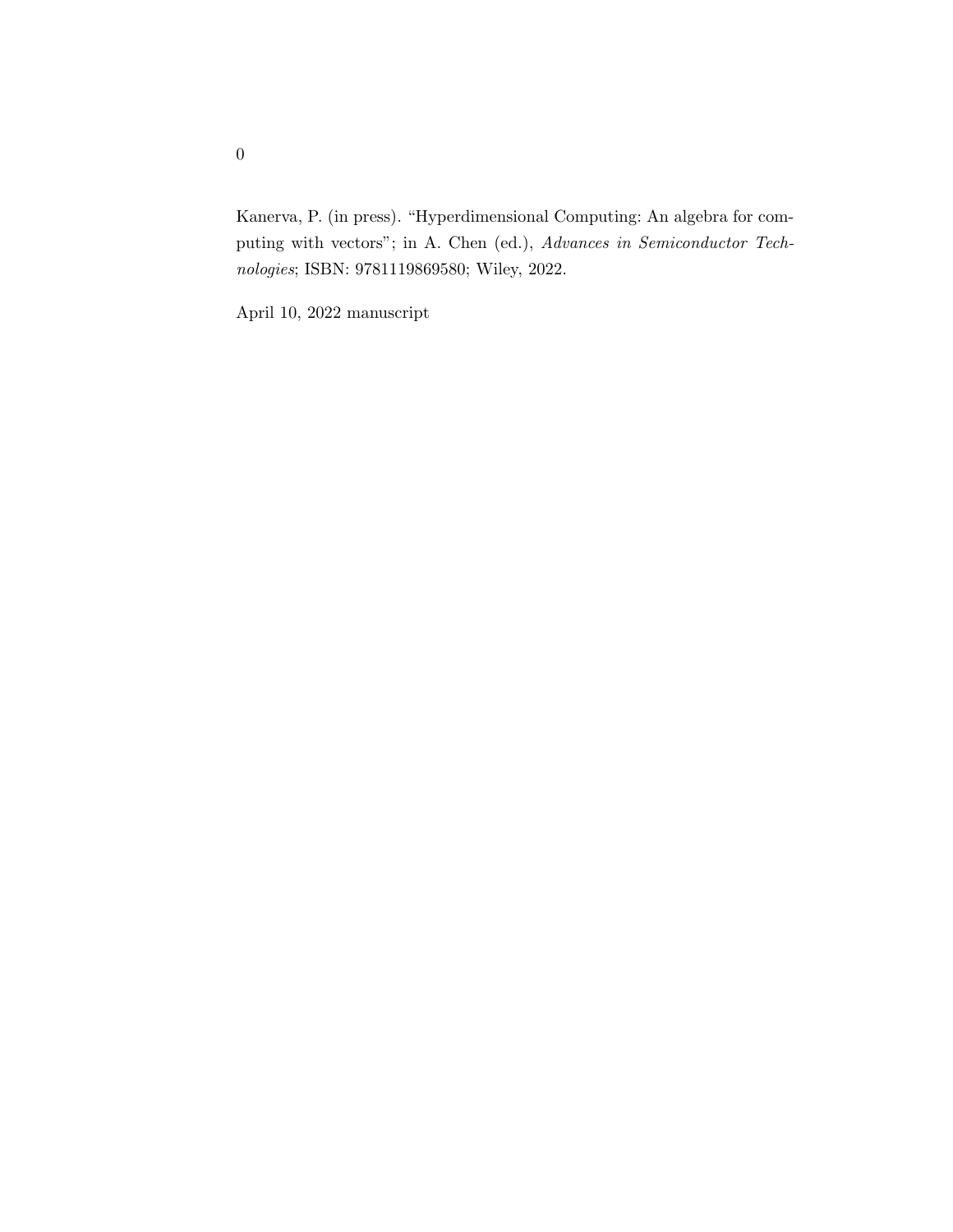# Hyperdimensional Computing: An Algebra for Computing with Vectors

#### Pentti Kanerva

Redwood Center for Theoretical Neuroscience University of California at Berkeley, Berkeley, CA 94720-3198, USA pkanerva@berkeley.edu

Abstract: Hyperdimensional computing extends the traditional (von Neumann) model of computing with numbers, to computing with wide vectors, e.g., 10,000 bit. Operations that correspond to the addition and multiplication of numbers, augmented by permutations of vector coordinates, allow us to build computers for tasks that are served poorly by today's computers. The hardware requirements are a unique match to 3D nanoscale circuit technology. The vector operations can be built into circuits and programmed in traditional ways. The encoding of information, however, is totally different and takes getting used to. Multiple items of information are encoded into a single vector and distributed over all vector components in a kind of holographic representation. Computing with holographically encoded vectors depends on the superabundance of approximately orthogonal vectors and on the properties of the operations, namely, that some are invertible, some distributive, and some distance-preserving. Such properties are familiar to us from computing with numbers; now they form a foundation for computing with vectors. The goal of computing with vectors is to interpret and to act fast on rich sensory input. Sensory data and commands to actuators are coordinated in the high-dimensional vector space, but raw sensory input must first be brought into the space. It is done with sensor-specific pre-processors that can be designed by experts or trained as traditional neural nets and then frozen. Similarly, high-dimensional vectors for actions are converted to commands for motors by actuator-specific post-processors.

Keywords: Von Neumann architecture; Computing in superposition; Holographic reduced representation; Vector-symbolic architecture; Semantic pointer architecture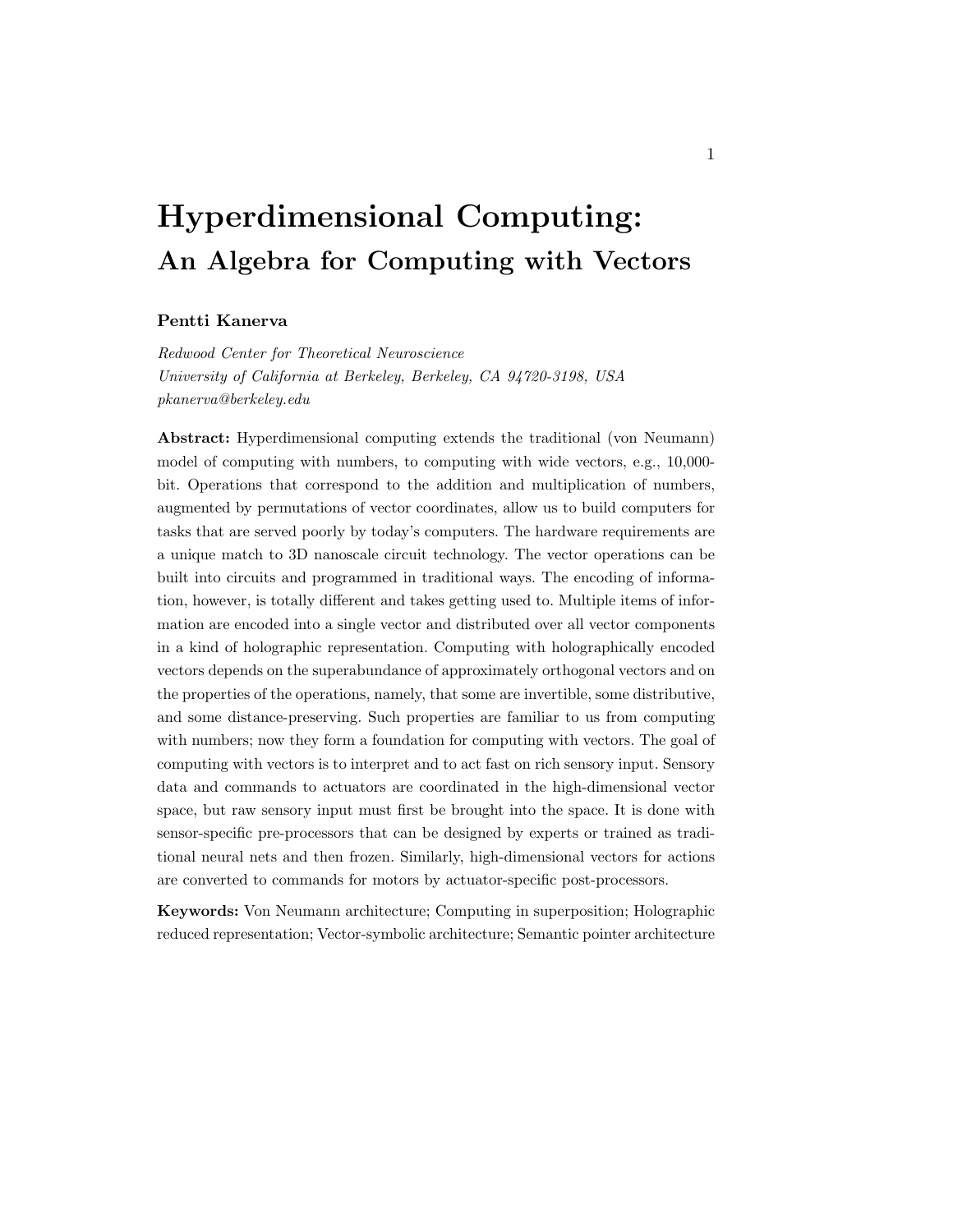#### 0.1 Introduction

The digital computer, enabled by semiconductor technology, has become an ever-present part of our lives. The relative ease of programming it for wellspecified tasks has us expecting that we should be able to program it for about any task. However, experience has shown otherwise. What comes naturally to us and may appear easy, such as understanding a scene or learning a language, has eluded programming into computers [Mitchell, 2019]. Since such things are accomplished by brains, we look for computing architectures that work somewhat like brains. Computing of that kind would have wide-ranging uses.

This chapter describes computing with vectors that is modeled after traditional (von Neumann) computing with numbers. Its origins are in the artificial neural systems of the 1970s and '80s that have evolved into today's deep-learning nets, but it is fundamentally different from them.

Similarity to traditional computing relates to how computing is organized. Traditionally there is an arithmetic/logic unit (ALU) with circuits for number arithmetic and Boolean logic, a large random-access memory for storing numbers, and flow control for running a program one step at a time. The same logical organization now refers to vectors as basic objects. The mathematics of the vector operations is the main topic of this chapter.

Why compute with vectors; don't we already have vector processors for tasks heavy with vector operations? The reason has to do with the nature of the vectors and operations on them. The new algorithms rely on truly high dimensionality—a thousand or more—but the vector components need not be precise nor ultrareliable. In contrast, the algorithms for vector processors assume high precision and reliability, the engineering requirements of which are very different. Being able to compute with less-than-perfect circuits makes it possible to fully benefit from the miniaturization of circuits and the inclusion of analog components in them. We will be able to build ever larger circuits that operate with very little energy, eventually approaching the efficiency of the brain which does amazing things with a mere 20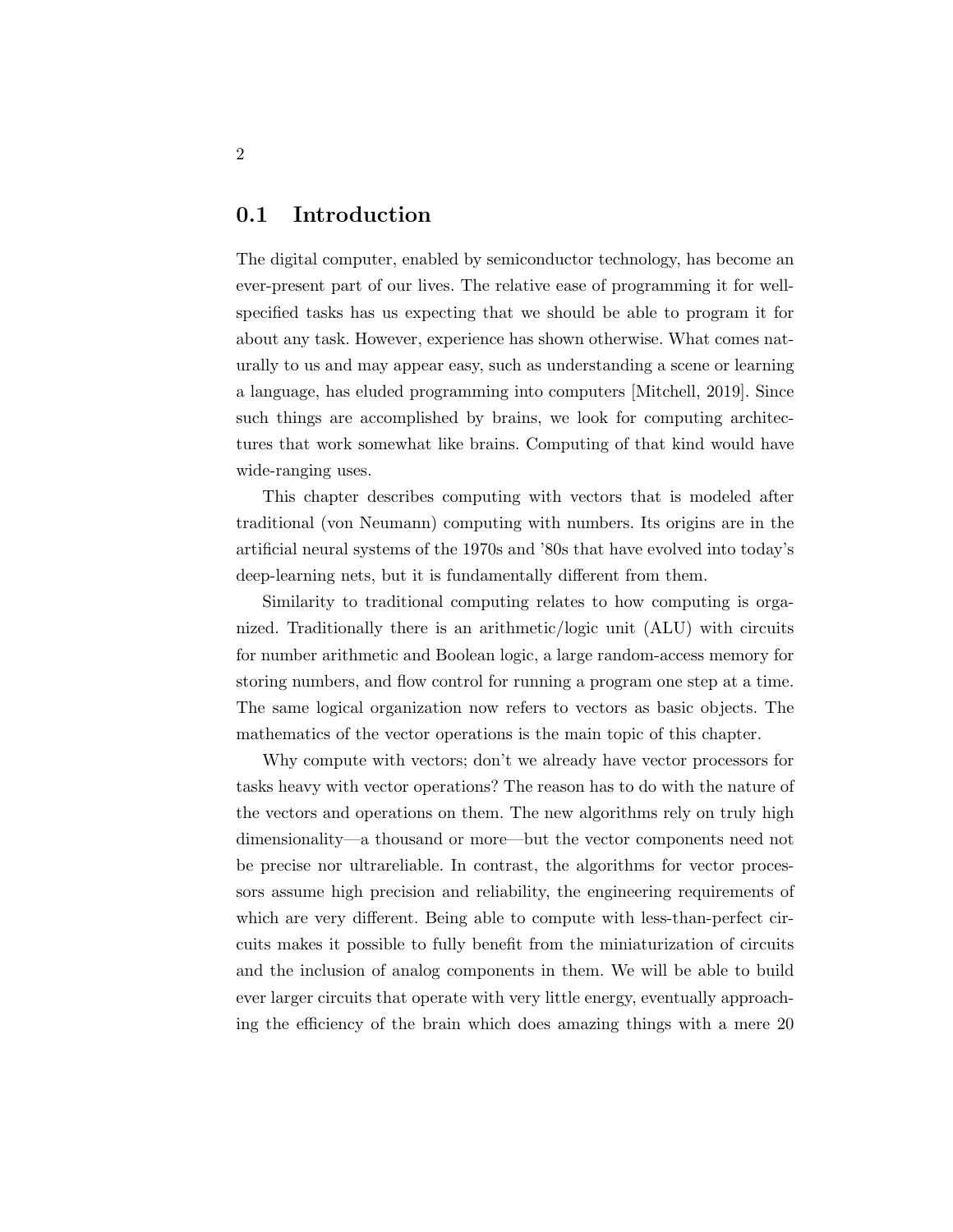Watts.

Attempts to understand brains in computing terms go back at least to the birth of the digital computer. Early AI consisted of rule-based manipulation of symbols, which mirrors the logic of programming and appeals to our facility for language. However, it fails to explain learning, particularly of language. Artificial neural nets have tried to fill the void by focusing on learning from examples, but has insufficient means for representing and manipulating structure such as the grammar of a language. It is becoming clear that we need systems capable of both statistical learning and computing with discrete symbols. Computing with high-dimensional vectors is aimed at developing systems of that kind.

The first system of the kind was described by Plate in a PhD thesis in 1994, later published in the book Holographic Reduced Representation [Plate, 1994, 2003]. It combines ideas from Hinton's [1990] reduced representation, Smolensky's [1990] tensor-product variable binding, and Murdock's [1982] convolution-based memory. Systems that compute with high-dimensional random vectors go by various names: Holographic Reduced Representation, Binary Spatter Code [Kanerva, 1996], MAP (for Multiply–Add–Permute) [Gayler, 1998], Context-Dependent Thinning [Rachkovskij & Kussul, 2001], Vector-Symbolic Architectures (VSA) [Gayler, 2003; Levy & Gayler, 2008], Hyperdimensional Computing [Kanerva, 2009], Semantic Pointer Architecture [Eliasmith, 2013], and Matrix Binding of Additive Terms [Gallant & Okaywe, 2013].

#### 0.2 Overview: Three Examples

Computing is based on three operations. Two correspond to addition and multiplication of numbers and are called by the same names, and the third is permutation of coordinates. All three take vectors as input and produce vectors of the same dimensionality as output. The operations are programmed into algorithms as in traditional computing.

The representation of information is very different from what we are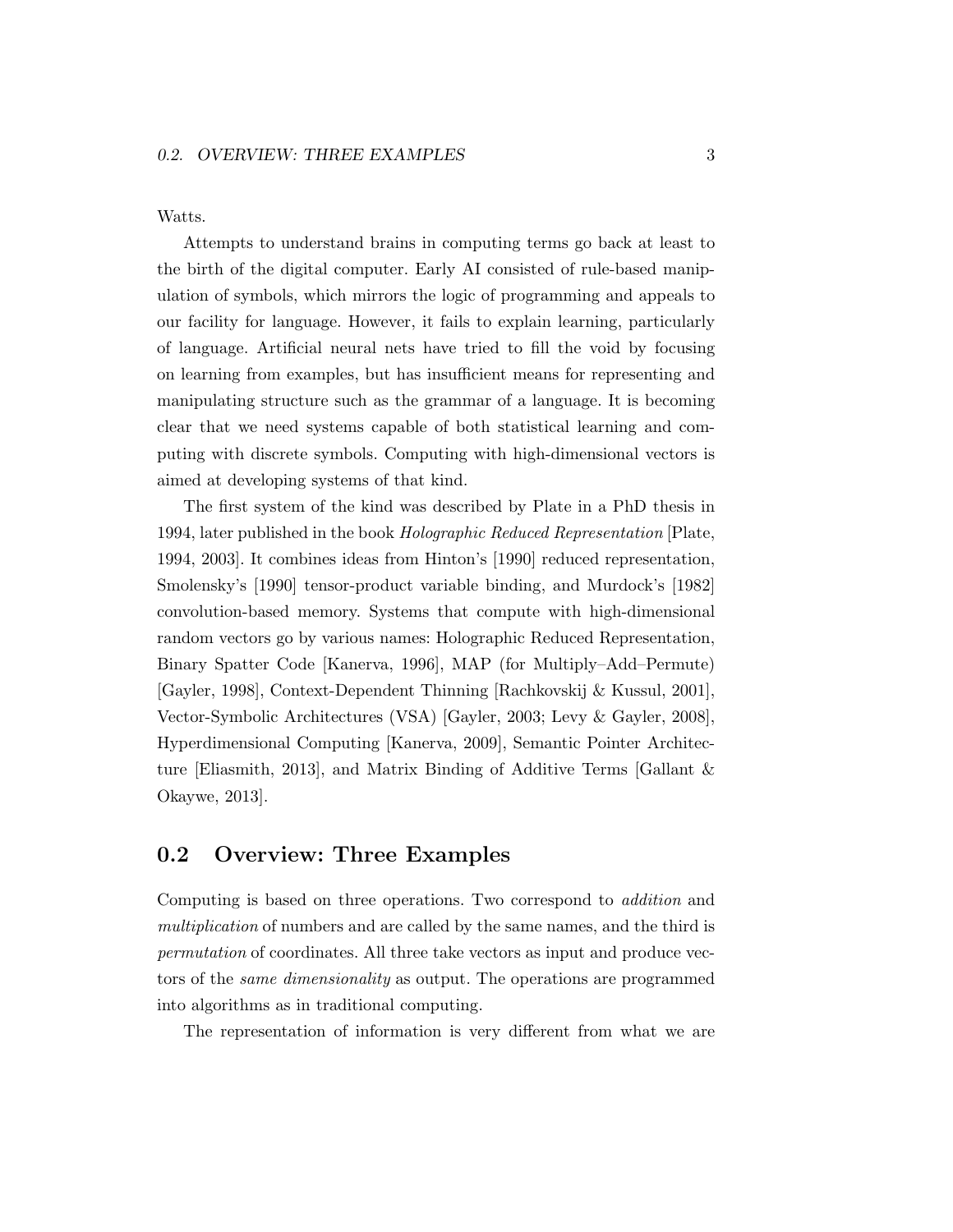used to. In traditional computing, variables are represented by locations in memory and values by the bit patterns in those locations. In computing with vectors, both the variables and the values are vectors of a common high-dimensional space, and variable x having value  $a$  is also a vector in that space. Moreover, any piece of information encoded into a vector is distributed uniformly over the entire vector, in what is called holographic or holistic representation. We will demonstrate these ideas with three example: (1) variable x having value  $a$ , (2) a data record for three variables, and (3) sequence-learning. The dimensionality of the vectors will be denoted by  $H(H = 10,000$  for example) and the vectors are also called HD vectors or hypervectors. Variables and values are represented by random H-dimensional vectors  $x, y, z, a, b, c$  of equally probable 1s and  $-1s$ , called *bipolar*.

#### 0.2.1 Binding and Releasing with Multiplication

Variable x having value a is encoded with multiplication, which is done coordinatewise and denoted with ∗:  $\mathbf{p} = \mathbf{x} * \mathbf{a}$ , where  $p_h = x_h a_h$ ,  $h = 1, 2, \ldots, H$ . We can also find the vector **a** that is encoded in **p** by multiplying **p** with the inverse of x. The inverse of a bipolar vector is the vector itself, and thus we have that

$$
\mathbf{x} * \mathbf{p} = \mathbf{x} * (\mathbf{x} * \mathbf{a}) = (\mathbf{x} * \mathbf{x}) * \mathbf{a} = 1 * \mathbf{a} = \mathbf{a}
$$

where 1 is the vector of  $H$  1s. Combining a variable and its value in a single vector is called binding, and decoding the value as "unbinding" or releasing.

#### 0.2.2 Superposing with Addition

Combining the values of several variables in a single vector begins with binding each variable–value pair as above. The vectors for the bound pairs are su*perposed* by adding them into a single vector  $\mathbf{r} = (\mathbf{x} * \mathbf{a}) + (\mathbf{y} * \mathbf{b}) + (\mathbf{z} * \mathbf{c}).$ However, the sum is a vector of integers  $\{-3, -1, 1, 3\}$ . To make it bipolar, we take the sign of each component, to get  $s = sign(r)$ . Ties are a problem when the number of vectors in the sum is even; we will discuss that later.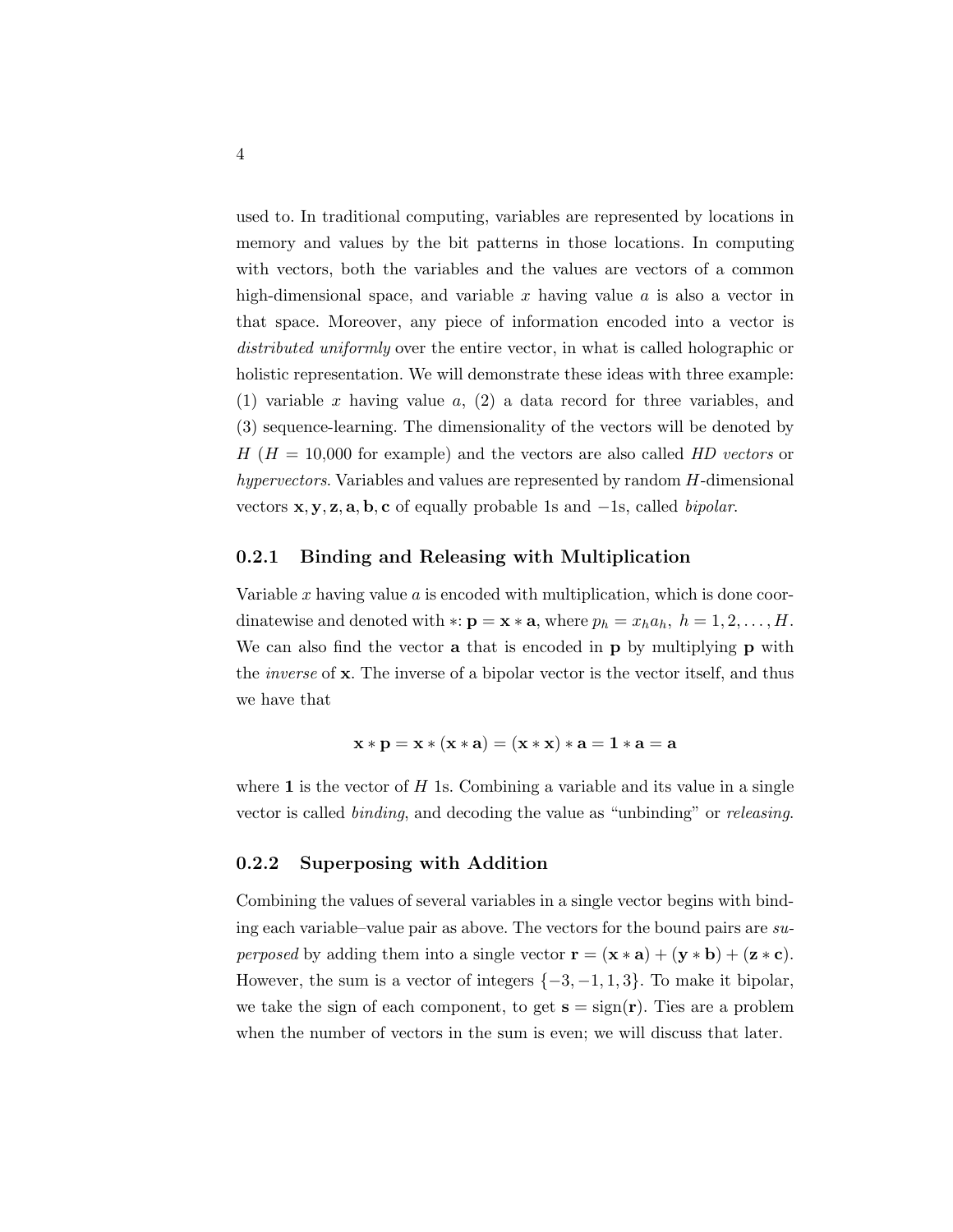Can we decode the values of the variables in the composed vector s? We can, if the vectors for the variables are orthogonal to each other or approximately orthogonal. For example, to find the value of  $x$  we multiply s with (the inverse of) x as above, giving

$$
\mathbf{x} * \mathbf{s} = \mathbf{x} * (\text{sign}((\mathbf{x} * \mathbf{a}) + (\mathbf{y} * \mathbf{b}) + (\mathbf{z} * \mathbf{c}))
$$
  
\n
$$
= \text{sign}(\mathbf{x} * ((\mathbf{x} * \mathbf{a}) + (\mathbf{y} * \mathbf{b}) + (\mathbf{z} * \mathbf{c})))
$$
  
\n
$$
= \text{sign}((\mathbf{x} * \mathbf{x} * \mathbf{a}) + (\mathbf{x} * \mathbf{y} * \mathbf{b}) + (\mathbf{x} * \mathbf{z} * \mathbf{c}))
$$
  
\n
$$
= \text{sign}(\mathbf{a} + \text{noise} + \text{noise})
$$
  
\n
$$
\approx \text{sign}(\mathbf{a})
$$
  
\n
$$
= \mathbf{a}
$$

The result is approximate but close enough to **a** to be identified as **a**.

The example relies on two properties of high-dimensional representation: approximate orthogonality and noise-tolerance. Pairs of random vectors are approximately orthogonal and so the vectors for the variables can be chosen at random, and the vectors  $\mathbf{x} * \mathbf{y} * \mathbf{b}$  and  $\mathbf{x} * \mathbf{z} * \mathbf{c}$  are meaningless and act as random noise.

The example demonstrates distributivity of multiplication over addition and the need for an associative memory that stores all known vectors and outputs vectors that match the input the best. The memory is also called item memory and clean-up memory. Figure 1 shows the encoding and decoding of a data record for three variables step by step.

#### 0.2.3 Sequences with Permutation

The third operation is permutation; it reorders vector coordinates. Permutation is shown as  $\rho(\mathbf{x})$  and its inverse as  $\rho^{-1}(\mathbf{x})$ , or simply as  $\rho \mathbf{x}$  and  $\rho^{-1} \mathbf{x}$ . Permutations are useful for encoding sequences as seen in the following example on language identification. We look at text, letter by letter, without resorting to dictionaries—the identification is based on letter-use statistics peculiar to each language [Joshi, Halseth & Kanerva, 2017].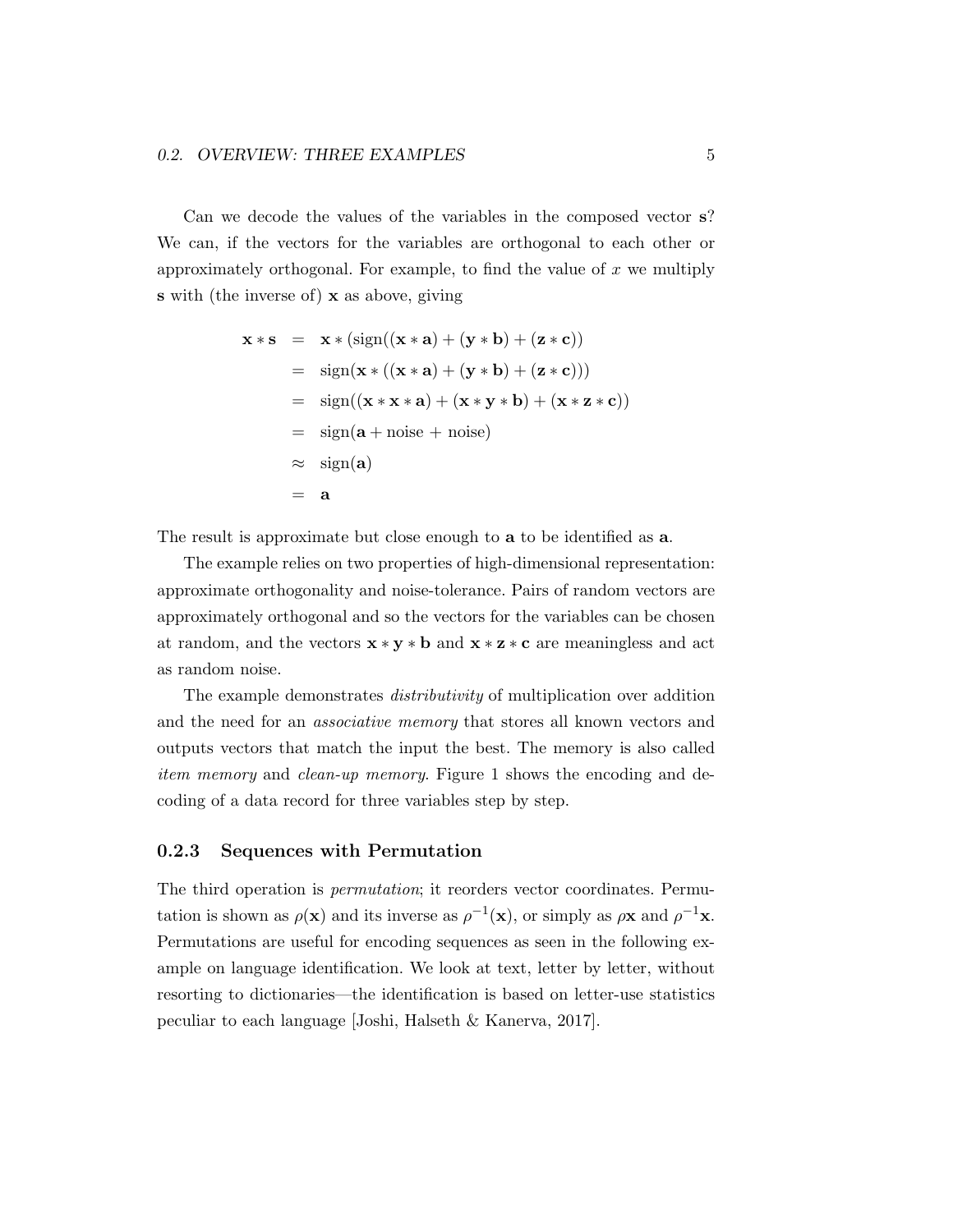**X** -1 +1 +1 -1 ... +1 -1 **\*** -1 +1 -1 +1 ... -1 +1 *x* = *a* **A** +1 +1 -1 -1 ... -1 -1 **Y** -1 +1 +1 +1 ... -1 +1 **\*** +1 -1 -1 +1 ... +1 +1 *y* = *b* **B** -1 -1 -1 +1 ... -1 +1 **Z** +1 -1 -1 +1 ... +1 -1 **\*** -1 -1 -1 +1 ... +1 +1 *z* = *c* **C** -1 +1 +1 +1 ... +1 -1 -1 -1 -3 +3 ... +1 +3 sum -1 -1 -1 +1 ... +1 +1 **S** (sign) **A'** +1 -1 -1 -1 ... +1 -1 **\*** -1 +1 +1 -1 ... +1 -1 **X**  ASSOCIATIVE MEMORY finds nearest neighbor among stored vectors **A** +1 +1 -1 -1 ... -1 -1

Figure 1: Encoding  $\{x = a, y = b, z = c\}$  as **S** and releasing **A** with (the inverse of) X. \* denotes coordinatewise multiplication.

For each language we compute a high-dimensional profile vector or prototype from about a million bytes of text. We use the same algorithm to compute a profile vector for a test sentence, which is then compared to the language profiles and the most similar one is chosen as the system's answer.

The profiles are based on three-letter sequences called trigrams and they are computed as follows. The 26 letters and the space are assigned H-dimensional random bipolar seed vectors like the ones for the variables above. The same letter vectors are used with all languages and test sentences. The letter vectors are used to make trigram vectors with permutation and multiplication. For example, the vector for the trigram the is computed by permuting the *t*-vector twice, permuting the *h*-vector once, taking the  $e$ -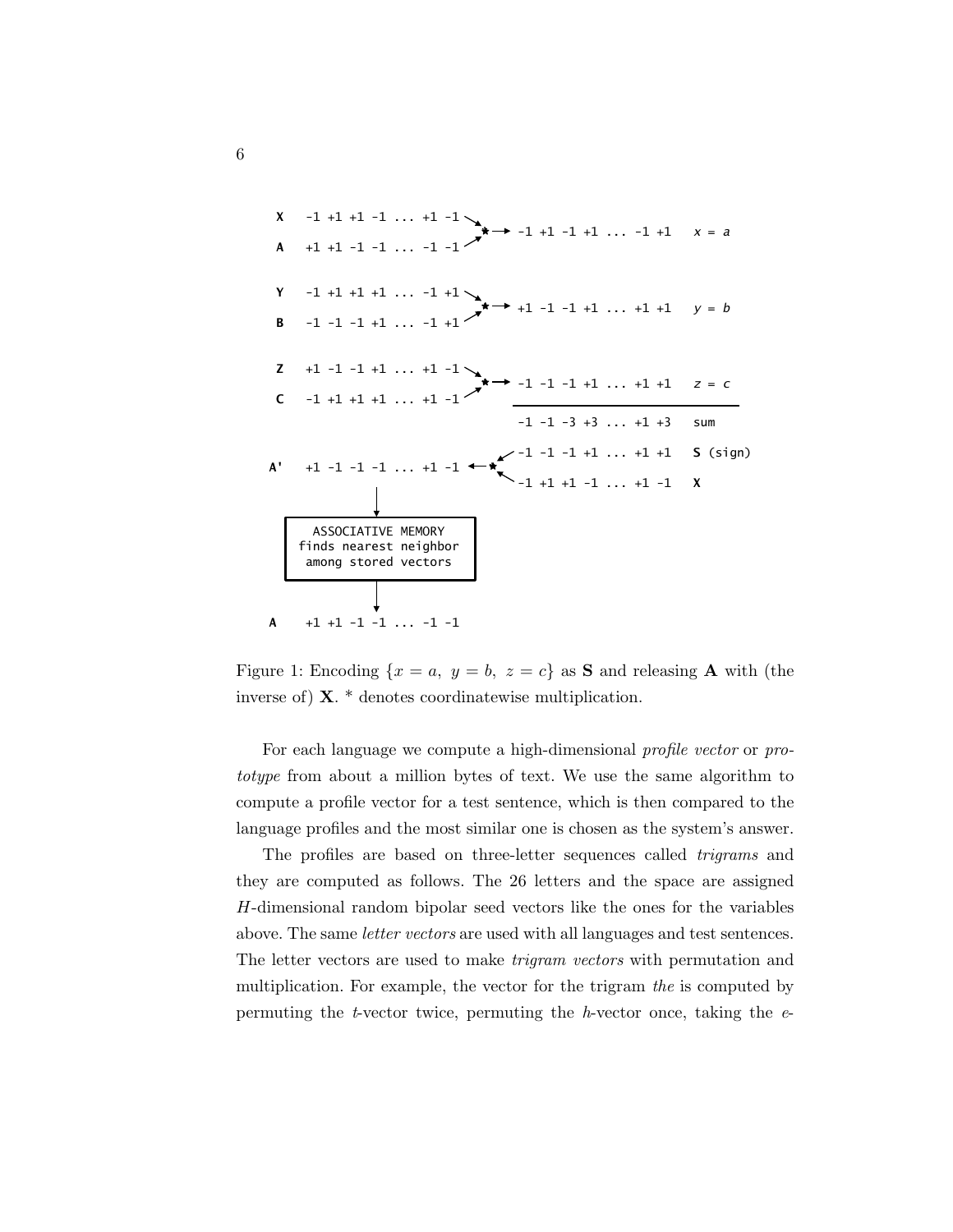vector as is, and multiplying the three componentwise:  $\rho(\rho(\mathbf{t})) * \rho(\mathbf{h}) * \mathbf{e}$ . This produces an H-dimensional trigram vectors of randomly placed  $\pm 1$ s. Finally the trigram vectors are added together into a *profile vector* by stepping trough the text one trigram at a time. The result is an H-dimensional vector of integers. The cosine of profile vectors is used to measure their similarity.

Such an experiment with 21 European Union languages gave the following results [Joshi, Halseth & Kanerva, 2017]. All vectors were 10,000 dimensional. The language profiles clustered according to language families: Baltic, Germanic, Romance, Slavic. When test-sentence profiles were compared to the language profiles, the correct language was chosen 97% of the time, and when the language profile for English was queried for the letter most often following th, the answer was e.

The three examples illustrate computing with vectors, superposing them, and learning from data. Next we go over the operations in detail. Much of what traditional neural networks do—and fail to do—can be analyzed and understood in terms of the three vector operations, and of vector similarity and associative memory.

#### 0.3 Operations on Vectors

We will continue with *bipolar* vectors because of the ease of working with them: components with mean  $= 0$  and variance  $= 1$  make it easy. However, the basic idea is the same when computing with high-dimensional random binary, real or complex vectors. Thus we are dealing with general properties of high-dimensional representation. Computing with vectors is just as natural and equally justified as computing with numbers.

- The bipolar space of representations rangers over H-dimensional vectors of 1s and  $-1$ s, with H a thousand or more:  $a, b, c, \ldots \in$  $\{1, -1\}^H$ . On occasion we consider also vectors of integers,  $\mathbb{Z}^H$ .
- Associative memory is the "RAM" for high-dimensional vectors.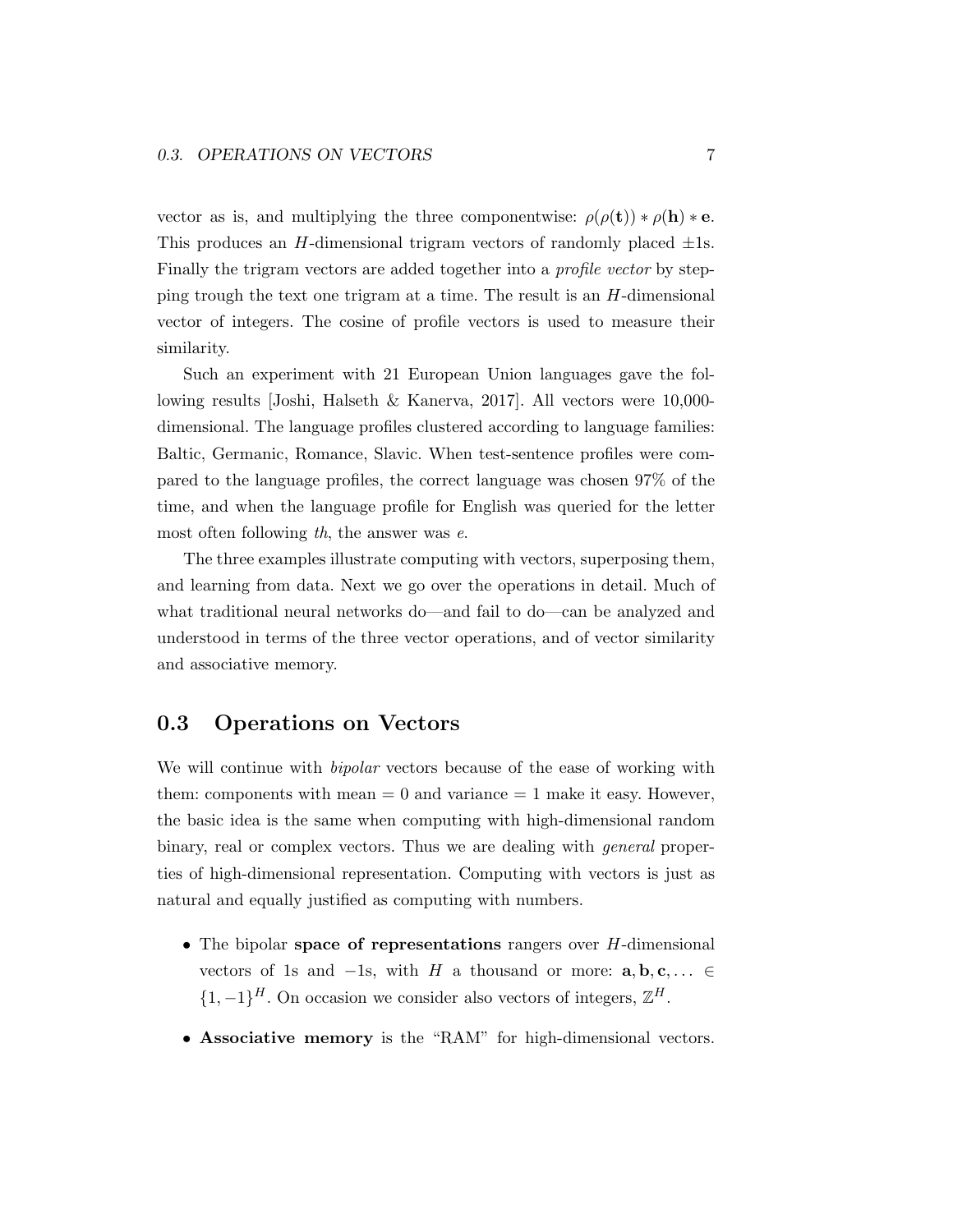It stores the vectors known to the system and recognizes or retrieves them from their noisy versions in what is called "clean up." The other use is that of an ordinary RAM: given an address, store or retrieve the vector associated with that exact address or one most similar to it. We can also think of it as a memory for key–value pairs where the keys can be noisy. The actual making of such a memory will be discussed below.

• The similarity  $(\sim)$  of vectors a and b implies a distance between them and is computed via their dot product  $\mathbf{a} \cdot \mathbf{b}$ . For H-dimensional bipolar vectors it varies from H when the vectors are the same, to  $-H$  when they are opposites. Similarity is expressed conveniently with the cosine, given by  $\cos(\mathbf{a}, \mathbf{b}) = (\mathbf{a} \cdot \mathbf{b})/H$  for the bipolar. Dot product or cosine = 0 means that the vectors are orthogonal, i.e., unrelated, uncorrelated, dissimilar:  $a \nsim b$ . Computing with vectors tries to capture similarity of meaning in the similarity of vectors.

The distribution of distances between high-dimensional vectors is remarkable. Given any vector, nearly all others are approximately orthogonal to it [Widdows & Cohen, 2015]. This is called concentration of measure and it means that large collections of random vectors billions when  $H = 10,000$ —include no similar pairs. The easy availability of approximately orthogonal vectors is paramount to computing with vectors.

The somewhat imprecise terms "approximately equal"  $(\approx)$ , "similar" (∼), "dissimilar" (≁) and "approximately orthogonal" need clarification. Approximately equal vectors are like noisy copies of each other and have the same meaning, similar vectors arise from constructions with common constituents (see Addition), dissimilar is used for vectors that are orthogonal or approximately orthogonal. Each bipolar vector has an opposite vector, but the two are not considered representing opposite meanings.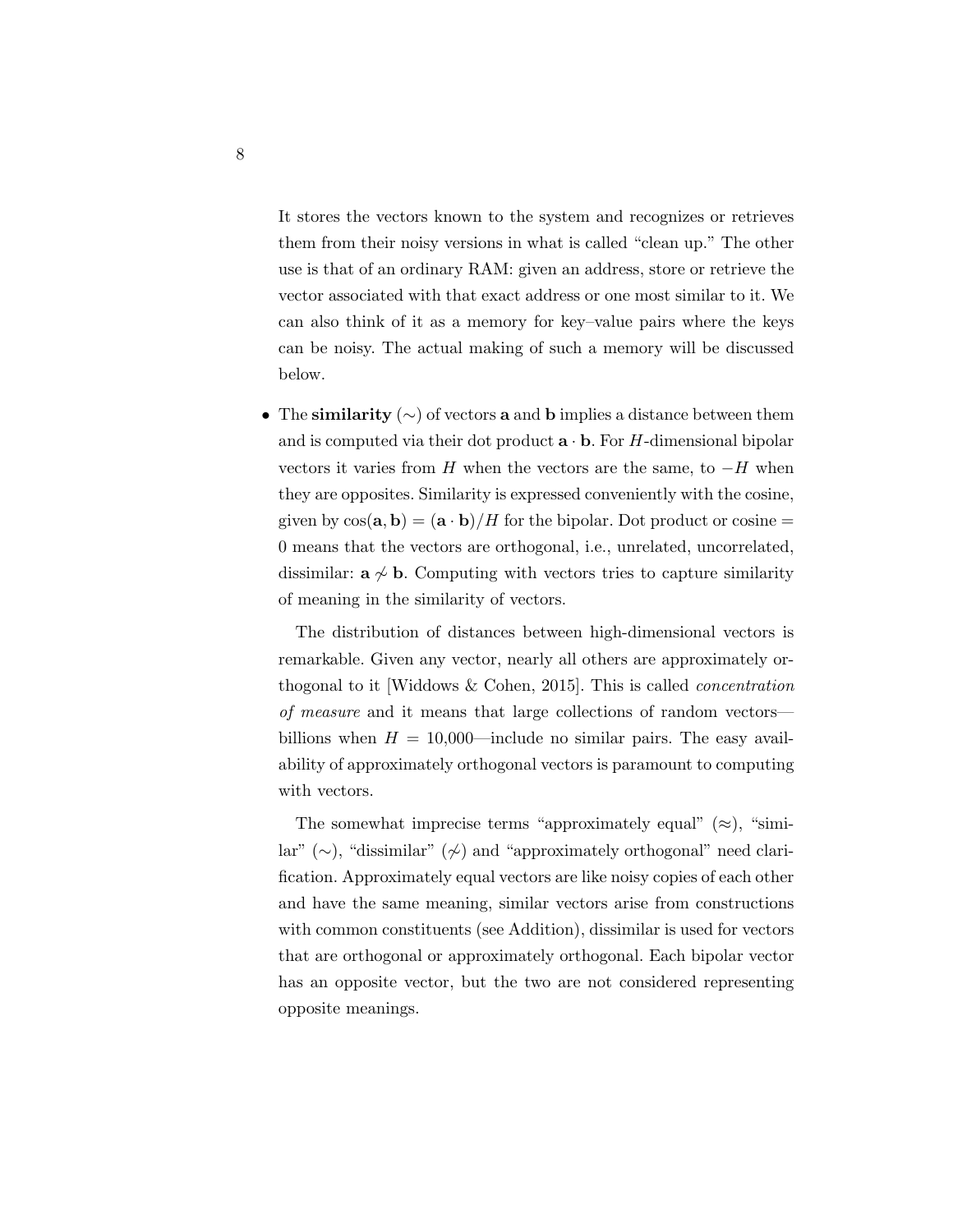• **Addition** is coordinatewise vector addition and it *commutes*. The sum is a vector of integers in  $\mathbb{Z}^H$  and is *normalized* by the sign function, with 0s mapped to 1s and −1s at random. Normalizing the sum is shown with brackets:  $[-2, -6, 0, 0, 2, 4, \ldots] = (-1, -1, 1, -1, 1, 1, \ldots)$ for example.

The sum is *similar* to its inputs:  $[\mathbf{a} + \mathbf{b}] \sim \mathbf{a}, \mathbf{b}$ . For example, cos(**a**,  $[\mathbf{a} + \mathbf{b}]$  = 0.5 for random **a** and **b**. Addition is *associative* before the sum is normalized but only approximately associative after:

$$
[[\mathbf{a}+\mathbf{b}]+\mathbf{c}]\sim[\mathbf{a}+[\mathbf{b}+\mathbf{c}]]
$$

Likewise, it is *invertible* before normalization but only approximately invertible after:  $[|a + b| + (-b)| \sim a$ . Information is lost each time a sum is normalized and so normalizing should be delayed whenever possible. Addition is also called bundling and superposing.

- **Multiplication** is done coordinatewise, known as Hadamard product, and it *commutes*. The product  $\mathbf{a} * \mathbf{b}$  of bipolar vectors is also bipolar and thus ready for use as input in subsequent operations. Multiplication is invertible—a bipolar vector is its own inverse—it distributes over addition:  $\mathbf{x} * [\mathbf{a} + \mathbf{b}] = [(\mathbf{x} * \mathbf{a}) + (\mathbf{x} * \mathbf{b})]$ ; and it preserves simi*larity*:  $(x * a) \cdot (x * b) = a \cdot b$ , which also means that a vector can be moved across the dot:  $\mathbf{a} \cdot (\mathbf{b} * \mathbf{c}) = (\mathbf{a} * \mathbf{b}) \cdot \mathbf{c}$ . The product is *dissimilar* to its inputs:  $\mathbf{a} * \mathbf{b} \not\sim \mathbf{a}$ , **b**. See Figure 1 for examples of addition and multiplication.
- Permutations reorder vector coordinates. The number of permutations is enormous, H! overall. Permutations are *invertible*:  $\rho^{-1}(\rho(\mathbf{a})) =$ a; they *distribute* over both addition and multiplication:  $\rho[\mathbf{a} + \mathbf{b}] =$  $[\rho(\mathbf{a}) + \rho(\mathbf{b})]$  and  $\rho(\mathbf{a} * \mathbf{b}) = \rho(\mathbf{a}) * \rho(\mathbf{b})$ , in fact, permutations distribute over all coordinatewise operations, such as Booleans; they preserve similarity:  $\rho(\mathbf{a}) \cdot \rho(\mathbf{b}) = \mathbf{a} \cdot \mathbf{b}$ ; but most permutations do not commute:  $\rho(\sigma(\mathbf{a})) \neq \sigma(\rho(\mathbf{a}))$ . The output of a random permutation is *dissimilar* to the input:  $\rho(\mathbf{a}) \nsim \mathbf{a}$ .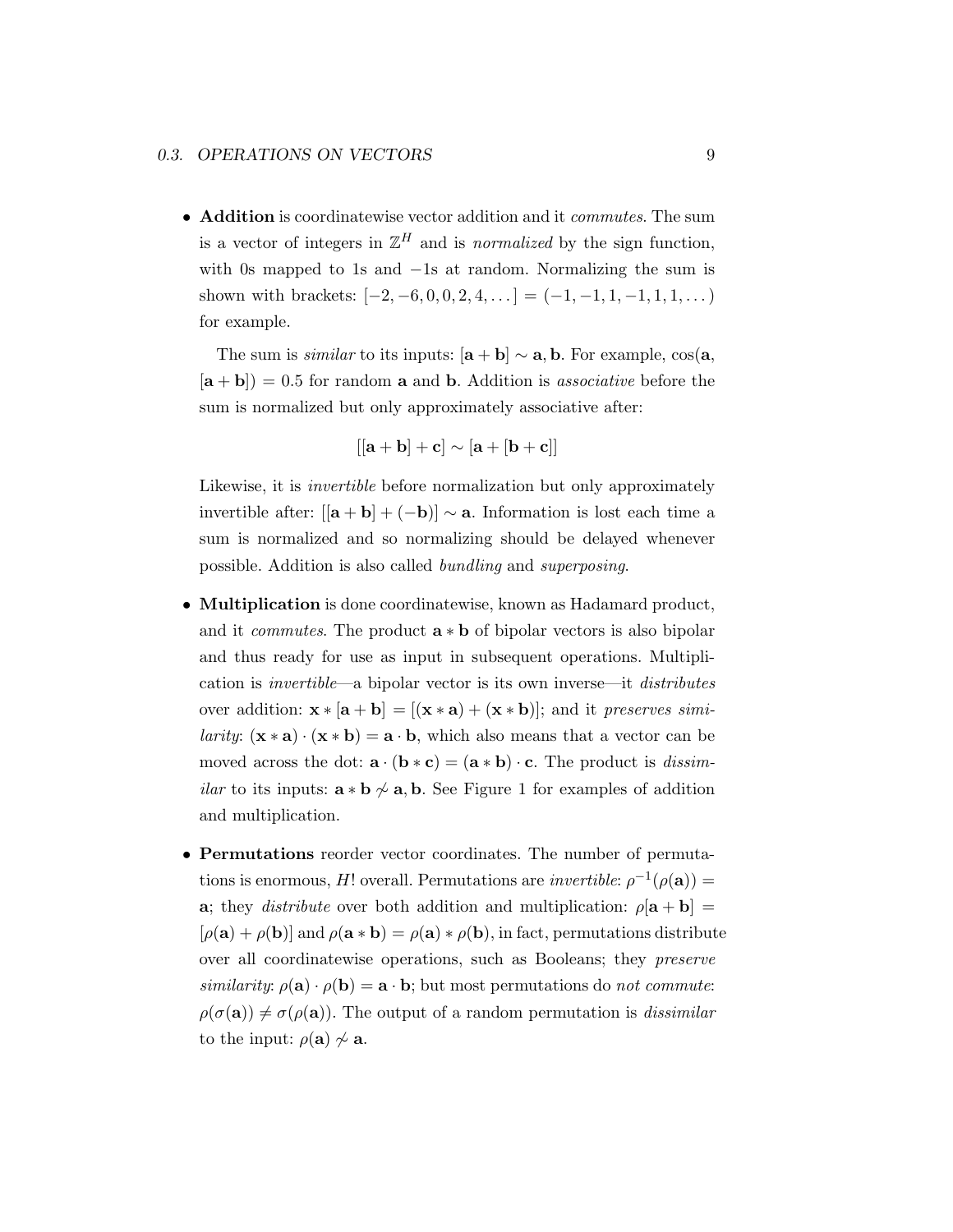| Property                                   | Dot<br>product                | Sum            | Normal'd<br>sum             | Product | Permu-<br>tation |
|--------------------------------------------|-------------------------------|----------------|-----------------------------|---------|------------------|
|                                            | $\mathbf{a} \cdot \mathbf{b}$ | $a + b$        | $ \mathbf{a} + \mathbf{b} $ | $a * b$ | $\rho({\bf a})$  |
| Associative                                | n/a                           | Yes            | $approx*$                   | Yes     | Yes              |
| Commutative                                | Yes                           | Yes            | Yes                         | Yes     | No.              |
| Invertible                                 | n/a                           | Yes            | $approx*$                   | Yes     | <b>Yes</b>       |
| Similar to inputs,<br>increases similarity | n/a                           | Yes            | Yes                         | No      | No               |
| Preserves similarity,<br>randomizes        | n/a                           | N <sub>0</sub> | N <sub>0</sub>              | Yes     | Yes              |
| Distributes over<br>addition               | Yes                           | n/a            | n/a                         | Yes     | Yes              |
| Distributes over<br>multiplication         | $n/a^{**}$                    | No             | N <sub>0</sub>              | n/a     | Yes              |

Table 1: Summary of Bipolar Vector Operations

\*Partly true

\*\*However,  $\mathbf{a} \cdot (\mathbf{b} * \mathbf{c}) = (\mathbf{a} * \mathbf{b}) \cdot \mathbf{c} = (\mathbf{a} * \mathbf{b} * \mathbf{c}) \cdot \mathbf{1}$ 

Permutations themselves are not elements of the vector space. In linear algebra they are represented by matrices and so  $\rho$  can be thought of as a permutation matrix; here they are unary operations on vectors. They are potentially very useful by incorporating all finite groups up to size H into the vector math. The permutation  $\sigma(\rho(\mathbf{a}))$  is commonly abbreviated to  $\sigma \rho \mathbf{a}$  and it equals  $(\sigma \rho) \mathbf{a}$ .

The operations and their properties for bipolar vectors are summarized in Table 1, as an example of things to consider when setting up a system of computing with vectors. A system for binary vectors is equivalent to the bipolar when 1 is replaced by 0,  $-1$  by 1, multiplication by XOR, and the sign function by coordinatewise majority, and when similarity is based on the Hamming distance.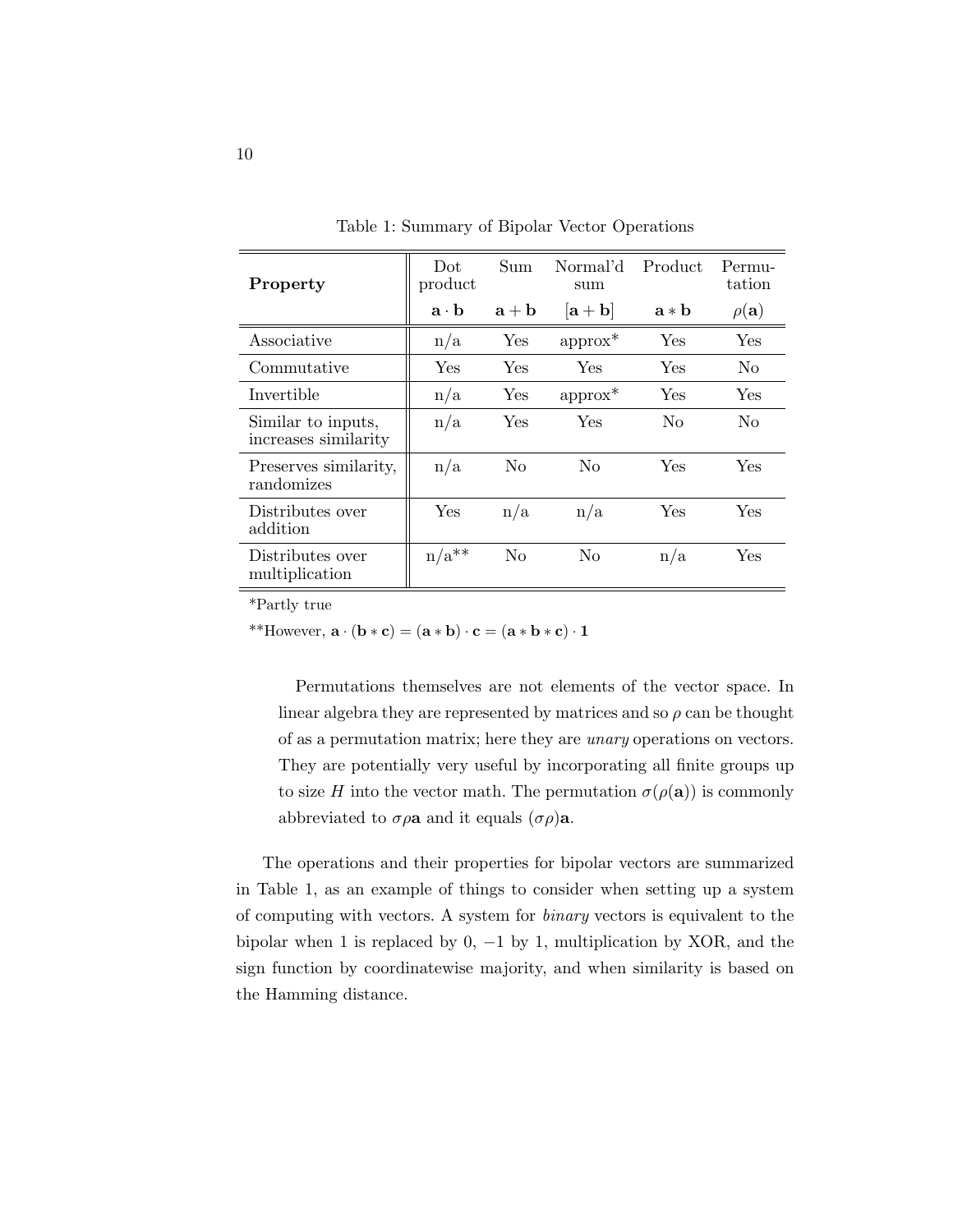#### 0.4 Data Structures

Computer programming consists of laying and tracing pathways to data, and then doing arithmetic and logic operations on the data. The pathways are called data structures and they include sets, sequences, lists, queues, stacks, arrays, graphs, heaps, and so forth. The data are the values attached to the structure, but to the computer the structure itself is also data. It is impossible to draw a sharp boundary between data and structure, ever more so when computing in holographic representation.

Since data structures are an essential part of programming and computing, we need to look at how to encode and operate with them in superposed vectors.

• Seed Vectors. Computing begins with the selection of vectors for basic entities such as variables and values. Bipolar seed vectors are made of random, independent, equally probable 1s and −1s. They are also called atomic vectors and elemental vectors because they are the stuff from which everything else is built. For example, in working with text, each letter of the alphabet can be represented by a seed vector. A set of seed vectors is called alphabet or vocabulary or codebook.

Because of high dimensionality, randomly chosen (seed) vectors are approximately orthogonal—the superabundance of approximately orthogonal vectors and the relative ease of making them is a primary reasons for high dimensionality. Orthogonality allows multiple vectors to be encoded into a single vector and subsequently decoded, making it possible to analyze and interpret the results of computing in superposition. The selection of a seed vector corresponds to assigning a memory location—an address—to a variable, or choosing a representation for its value.

• Bound pairs encode a variable and its value—or a role and a filler, or a key and a value—in a single vector. If binding is done with an invertible operation, the value can be recovered by decoding. An example of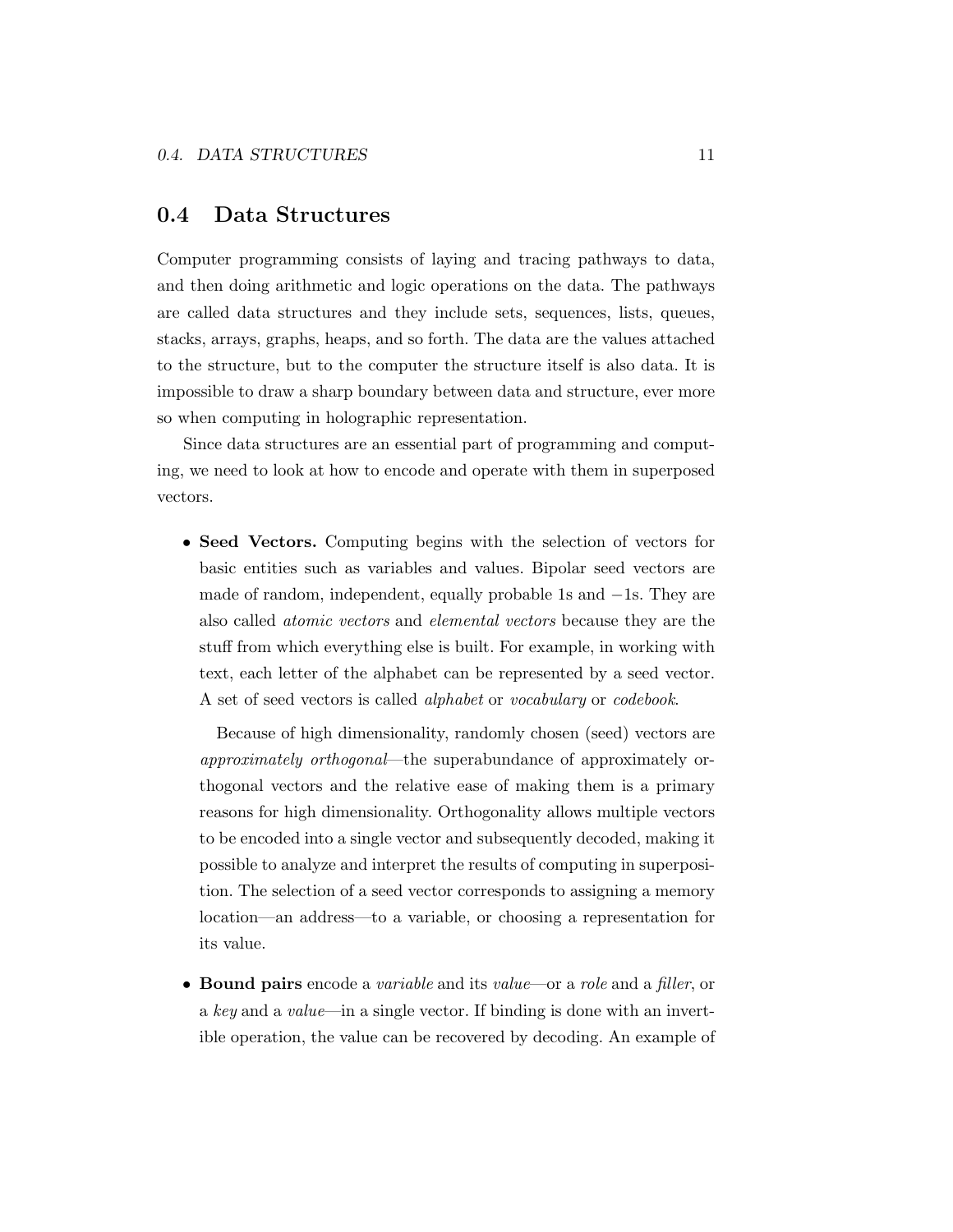binding with multiplication is shown in the Introduction where  $x = a$ is encoded with  $\mathbf{x} * \mathbf{a}$ .

• Sets and multisets name their members but do not specify their order:  $\{a, a, b, c\} = \{a, b, a, c\}$ . They can be encoded with addition because it commutes. Since the sum is similar to the vectors in it, it is possible to query whether a specific vector is included in the set or the multiset. That works reliably for small sets, but the adding of vectors makes the sum less similar to any one of them, and normalizing the sum makes it even less similar.

To decode a sum, we look for vectors similar to it in the associative memory. Once a vector is assumed to be in a sum, it can be subtracted out and the remaining sum queried for further vectors. Peeling off vectors one at a time works with sums that have not been normalized, but poorly with normalized sum vectors because of information that has been lost (hence invertibility is called "partly true" in Table 1).

Multiplication commutes and therefore also it can encode a set, but not a multiset because bipolar vectors are their own inverses and cancel multiple copies of themselves. The product is *dissimilar* to its inputs and can therefore be used as a label for a set. Decoding a product is problematic, however. There is no efficient way to do it in general, but if the inputs come from known sets of dissimilar vectors and there are not too many of them, a product can be broken down into its inputs with an iterative search, as discussed below under factorization.

• Sequences are ordered multisets, e.g.  $(a, a, b, c) \neq (a, b, a, c)$ . They can be encoded with permutations. If the application needs only one permutation, rotation of coordinates (cyclic shift) is usually most convenient. The sequence  $(a,b,c)$  can be encoded as a sum  $\mathbf{s}_3 = \rho^2 \mathbf{a} + \rho \mathbf{b} + \mathbf{c}$ or as a product  $\mathbf{p}_3 = \rho^2 \mathbf{a} * \rho \mathbf{b} * \mathbf{c}$  and extended to include **d** by permuting  $s_3$  and adding  $\mathbf{d}$ :  $s_4 = \rho s_3 + \mathbf{d} = \rho(\rho^2 \mathbf{a} + \rho \mathbf{b} + \mathbf{c}) + \mathbf{d} =$  $\rho^3$ **a** +  $\rho^2$ **b** +  $\rho$ **c** + **d**; and similarly **p**<sub>4</sub> =  $\rho$ **p**<sub>3</sub> \* **d**. The successive powers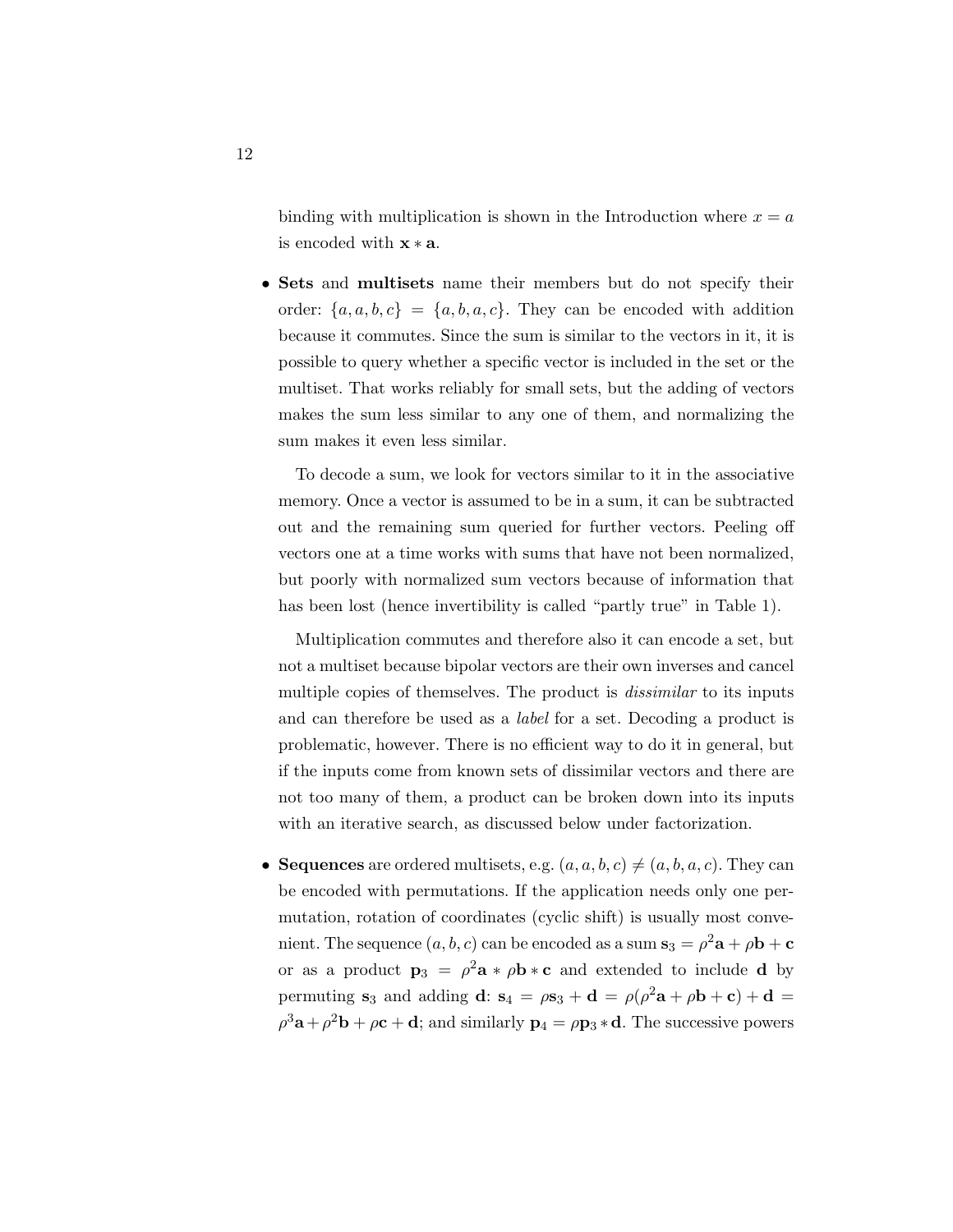of the permutation act like an index into the sequence. Either kind of sequence can be extended recursively with only two operations because permutations distribute over both addition and multiplication.

Decoding the ith vector of the sequence uses the inverse permutation. For example, the first vector in  $s_3$  is found by searching the associative memory for the vector most similar to  $\rho^{-2}$ s<sub>3</sub> because that equals  $\rho^{-2}(\rho^2 \mathbf{a} + \rho \mathbf{b} + \mathbf{c}) = \mathbf{a} + \rho^{-1} \mathbf{b} + \rho^{-2} \mathbf{c} = \mathbf{a} + \text{noise} + \text{noise} = \mathbf{a}' \approx \mathbf{a}.$  A sequence encoded with multiplication is harder to decode because products don't resemble their inputs. To decode  $a$  from  $p_3$  requires that **b** and **c** are already known, in which case  $\rho^{-2}(\mathbf{p}_3 * (\rho \mathbf{b} * \mathbf{c})) = \mathbf{a}$ because  $\rho$ **b** and **c** in **p**<sub>3</sub> cancel out:  $\rho^{-2}((\rho^2 \mathbf{a} * \rho \mathbf{b} * \mathbf{c}) * (\rho \mathbf{b} * \mathbf{c}))$  =  $\rho^{-2}(\rho^2 \mathbf{a}) = \mathbf{a}.$ 

• Binary trees can be encoded with two independent random permutations,  $\rho_1$  and  $\rho_2$ , that do not commute—most permutations don't. If we encode the pair  $(a, b)$  with  $\rho_1 \mathbf{a} + \rho_2 \mathbf{b}$  then the two-deep tree  $((a, b), (c, d))$  can be encoded as  $\mathbf{t} = \rho_1(\rho_1 \mathbf{a} + \rho_2 \mathbf{b}) + \rho_2(\rho_1 \mathbf{c} + \rho_2 \mathbf{d})),$ which equals  $\rho_1(\rho_1 \mathbf{a}) + \rho_1(\rho_2 \mathbf{b}) + \rho_2(\rho_1 \mathbf{c}) + \rho_2(\rho_2 \mathbf{d})$  and can be written as  $\rho_{11}a + \rho_{12}b + \rho_{21}c + \rho_{22}d$ , where  $\rho_{ij}$  is the permutation  $\rho_i \rho_j$ . To decode a tree, we follow the indices and apply the inverse permutations in the reverse order. For example,

$$
\rho_1^{-1}(\rho_2^{-1}(\mathbf{t})) = \rho_1^{-1}(\rho_2^{-1}(\rho_1(\rho_1 \mathbf{a}) + \rho_1(\rho_2 \mathbf{b}) + \rho_2(\rho_1 \mathbf{c}) + \rho_2(\rho_2 \mathbf{d})))
$$
  
\n
$$
= (\rho_1^{-1} \rho_2^{-1} \rho_1 \rho_1) \mathbf{a} + (\rho_1^{-1} \rho_2^{-1} \rho_1 \rho_2) \mathbf{b} + (\rho_1^{-1} \rho_2^{-1} \rho_2 \rho_1) \mathbf{c}
$$
  
\n
$$
+ (\rho_1^{-1} \rho_2^{-1} \rho_2 \rho_2) \mathbf{d}
$$
  
\n
$$
= \text{noise} + \text{noise} + \mathbf{c} + \text{noise}
$$
  
\n
$$
\approx \mathbf{c}
$$

where  $\rho_2^{-1}(\mathbf{t})$  extracts the right half of the tree and  $\rho_1^{-1}$  extracts its left branch. An alternative encoding of binary trees uses one permutation and two seed vectors. Successive powers of the permutation encode depth, and they are multiplied by the two vectors that mean left and right [Frady et al., 2020].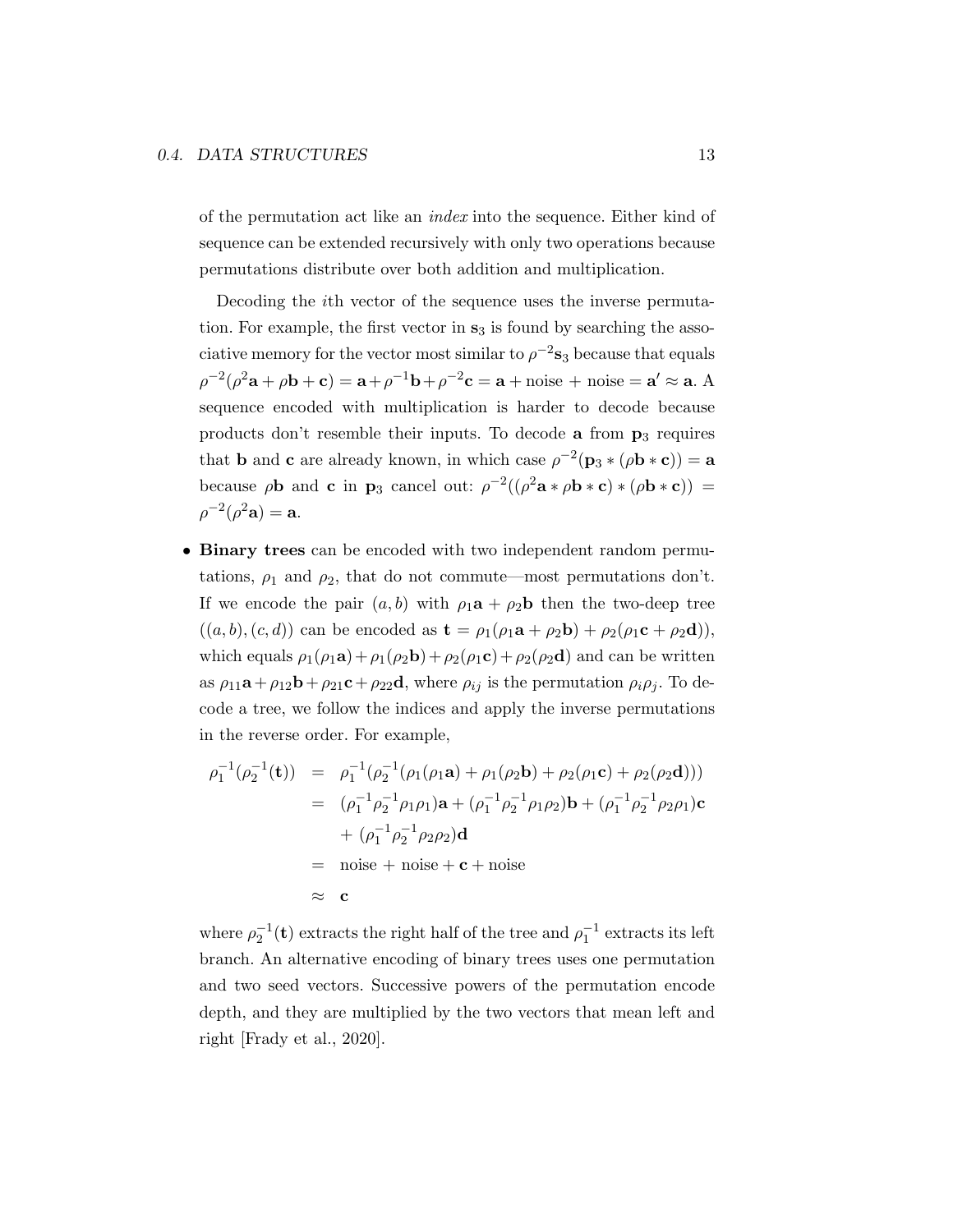• Graphs consist of a set of nodes and connecting links. Of the different kind, we consider directed graphs with loops, i.e., where nodes can have links to themselves. Graphs are used to depict relations between entities, for example, 'parent of', 'hears from' and 'communicates with'. The nodes can also represent the set of states  $s_i \in S$  of a Markov chain or a finite-state automaton, and the links  $t_{ij} \in T$  its state transitions,  $T \in S \times S$ . We will encode the states by random seed vectors  $\mathbf{s}_i$ —they name or label the states. The transition  $t_{ij} = (s_i, s_j)$  can then be encoded with permutation and multiplication as  $\mathbf{t}_{ij} = \rho \mathbf{s}_i * \mathbf{s}_j$ , and the graph with the sum of all its transitions:

$$
\mathbf{g} = \sum_{t_{ij} \in T} \mathbf{t}_{ij} = \sum_{t_{ij} \in T} \rho \mathbf{s}_i * \mathbf{s}_j.
$$

Given the vector **g** for the graph, we can ask whether the state  $s_i$  can be reached from the state  $s_i$  in a single step. The answer is contained in the vector  $\mathbf{g}_i = \rho \mathbf{s}_i * \mathbf{g}$  and it is found by comparing  $\mathbf{g}_i$  to  $\mathbf{s}_j$ : it is 'yes' if the two are similar and 'no' if they are dissimilar. This follows from the distributivity of multiplication over addition, and from the sum being similar to its inputs: the vector g is a sum of transitions, and multiplying it by  $\rho s_i$  releases  $s_j$  if  $\rho s_i * s_j$  is included in the sum. Notice that  $g_i$  releases (it brings to the surface) all the states (their labels) that can be reached from  $s_i$  in a single step;  $\mathbf{g}_i$  also includes a noise vector for every transition from states other than  $s_i$  and so  $\mathbf{g}_i$  is a noisy representation of the set of states one step from  $s_i$ .

We can go further and look for the (multi)set of states two steps from  $s_i$ . The answer is contained in—it's similar to— $\rho(\rho s_i * g) * g =$  $\rho^2$ s<sub>i</sub> \*  $\rho$ **g** \* **g**; or three steps from  $s_i$ :  $\rho^3$ s<sub>i</sub> \*  $\rho^2$ **g** \*  $\rho$ **g** \* **g**, but it gets noisier at each step, overpowering the signal.

Linear algebra gives us an exact answer in terms of the  $|S| \times |S|$ state-transition matrix  $\mathbf T$  where links are represented by 1s (and nonlinks by 0s). The set of states reached from  $s_i$  in a single step is given by the  $|S|$ -dimensional vector **iT** where **i** is an  $|S|$ -dimensional indicator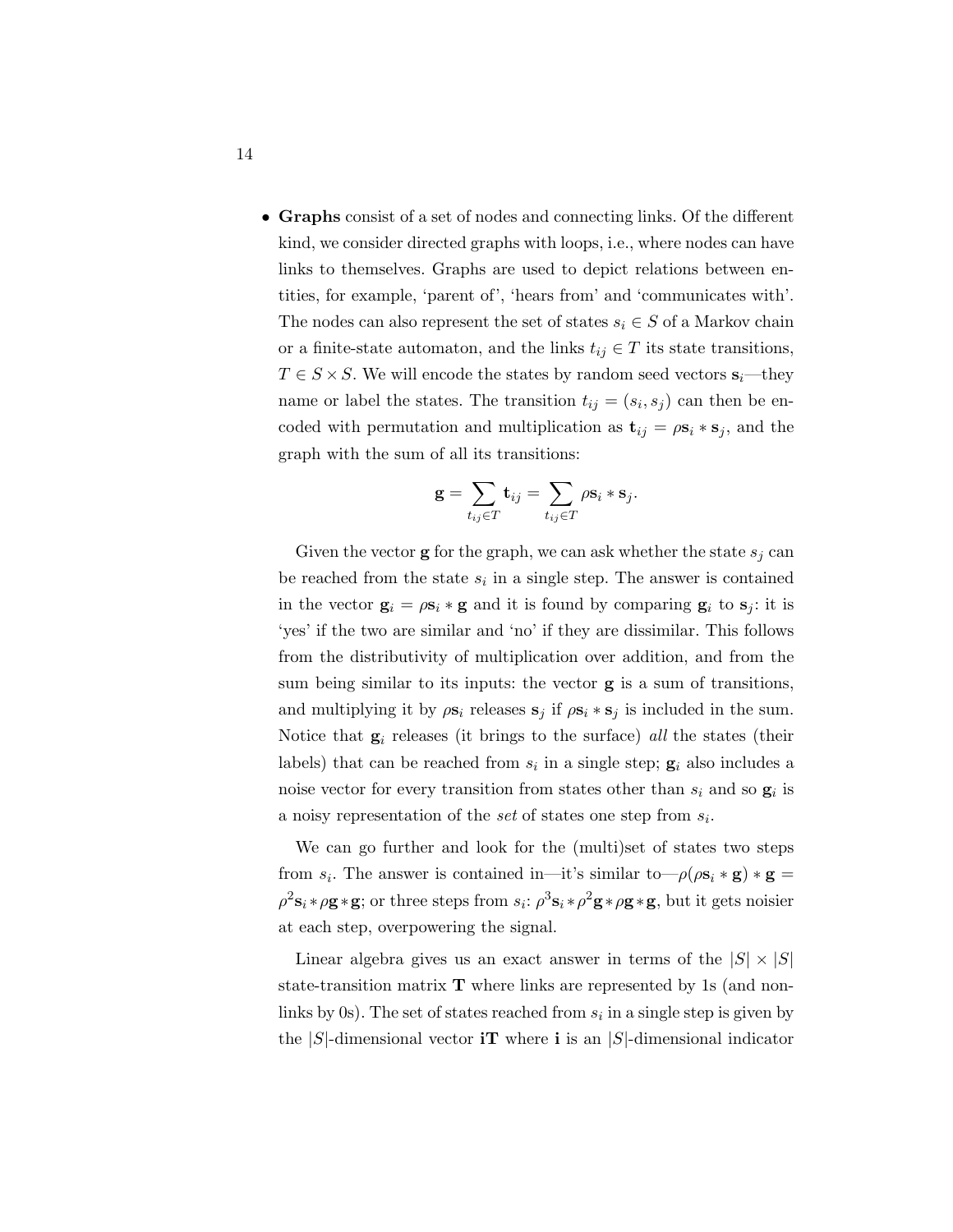vector whose ith component equals 1. The (multi)set of states reached in exactly three steps is given by  $iT^3$ . We can see that  $\rho^2 g * \rho g * g$ serves a function similar to  $\mathbf{T}^3$ , and also that its form is similar to the encoding of a sequence with multiplication, as shown in the discussion of sequences.

Examples of computing with graphs include graph isomorphism [Gayler & Levy, 2009] and a finite automaton [Osipov, Kleyko & Legalov, 2017].

#### 0.5 Vector Sums Encode Probabilities

Probabilities can be included in and inferred from high-dimensional vectors without explicit counting and bookkeeping. This opens the door to statistical learning from data, which is traditionally the domain of artificial neural nets. It is clearly seen in the unnormalized representation of a multiset, i.e., when the vectors of the multiset are simply added into a sum vector f.

The dot product of a bipolar H-dimensional vector  $x$  with itself is  $H$ :  $\mathbf{x} \cdot \mathbf{x} = H$ . If **f** is the sum of k copies of **x**, the dot product  $\mathbf{x} \cdot \mathbf{f} = kH$ . If other vectors are added to  $f$  and they all are orthogonal to  $x$ , the dot product  $\mathbf{x} \cdot \mathbf{f}$  still is kH, and it is approximately kH if the other vectors are approximately orthogonal to x. Thus the dot product of a bipolar vector x with a sum vector **f**, divided by  $H$ , is an estimate of the number of times **x** has been added into the sum. This explains the identification of languages from their profile vectors in example 3 of the Overview. It goes as follows [Joshi, Halseth & Kanerva, 2017]:

Each language and each test sentence is represented as a sum of trigrams that have been encoded as sequences of three letter vectors, e.g.,  $\rho^2 \mathbf{t} * \rho \mathbf{h} * \mathbf{e}$ . The letter vectors are dissimilar to each other, and since the outputs of permutation and multiplication are dissimilar to their inputs, the trigram vectors are also dissimilar—approximately orthogonal. A profile vector f, which is their sum, can then be used to estimate the frequencies of the trigrams in the text. The trigram statistics for different languages apparently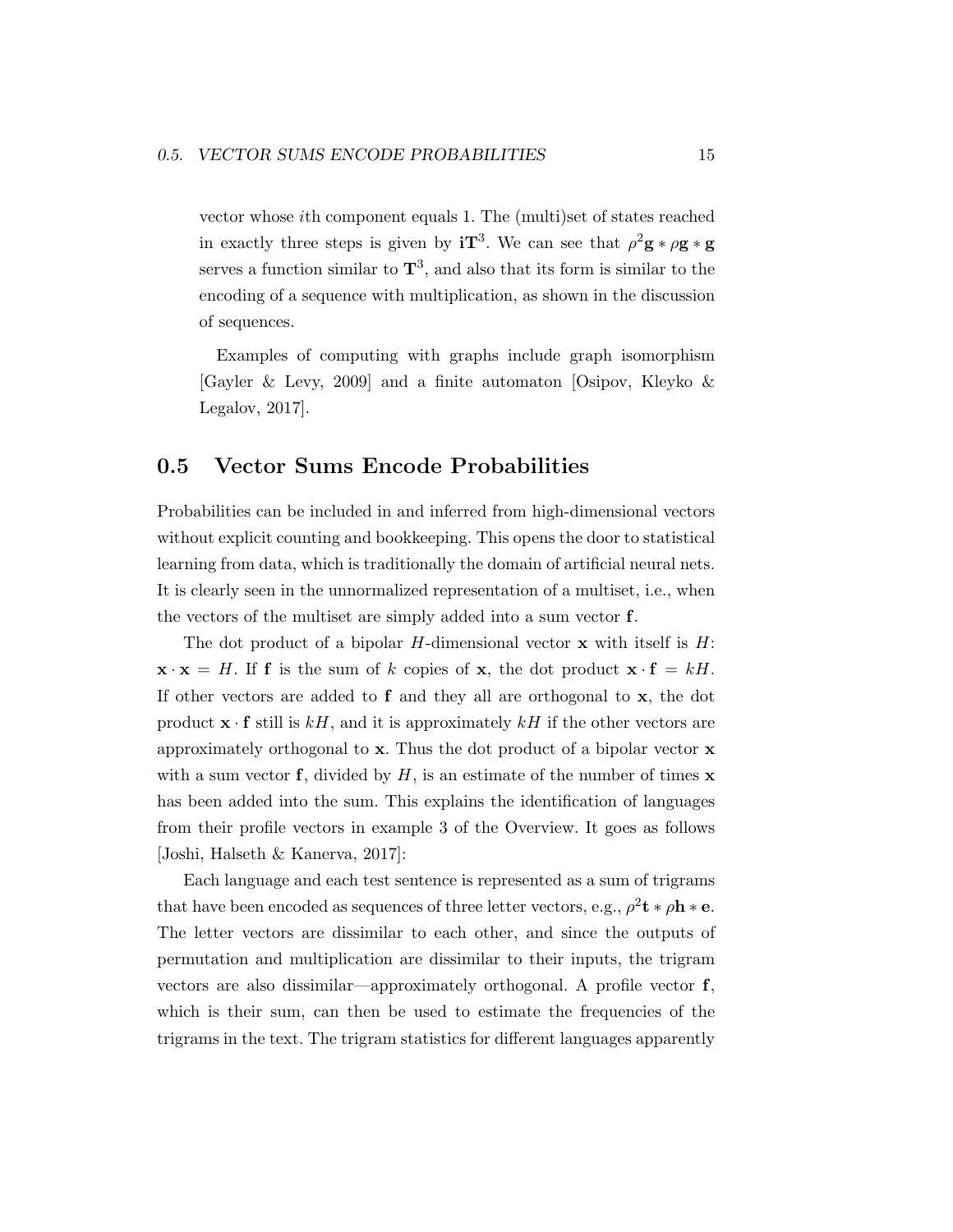are different enough to allow test sentences to be identified correctly as to language, but similar enough within language families to produce Baltic, Germanic, Romance, and Slavic clusters. Numerically, 27 letters give rise to  $27<sup>3</sup> = 19,683$  possible trigrams, and so the algorithm projects a histogram of 19,683 trigram frequencies randomly to 10,000 dimensions ( $H = 10,000$ ) was used in the example). The experiment was repeated with tetragrams and gave a slightly better result (97.8% vs. 97.3% correct). In that case a histogram of  $27^4 = 531,441$  possible frequencies is projected randomly to 10,000 dimensions.

Finally, the letter most often following th in English is found by multiplying the profile for English,  $f_{\text{English}}$ , with (the inverse of)  $\rho^2 \mathbf{t} * \rho \mathbf{h}$ . The multiplication distributes over every trigram vector added into  $f_{Enelish}$  and cancels out the initial th wherever it occurs. In particular, it releases e from  $\rho^2$ **t** \*  $\rho$ **h** \* **e**. It also releases every other letter that comes after th, but since e is the most frequent,  $\rho^2 \mathbf{t} * \rho \mathbf{h} * \mathbf{f}_{\text{English}}$  has a higher dot product with e than with any other letter vector. The dot product is the same as between  $f_{\text{English}}$  and the vector for the trigram the:  $(\rho^2 t * \rho h * f_{\text{English}}) \cdot e$  =  $(\rho^2 \mathbf{t} * \rho \mathbf{h} * \mathbf{e}) \cdot \mathbf{f}_{English}$ —as vectors of a product move across the dot. Its expected value is the number of times e occurs after th, multiplied by 10,000.

The language example suggests the possibility of representing a Markov chain as a high-dimensional vector learned from data—in this case a secondorder chain. A language profile made of trigrams allows us to estimate letter frequencies following a pair of letters such as th. The vector e was found by searching the 27 letter vectors for the best match to the query  $\mathbf{q} = \rho^2 \mathbf{t} * \rho \mathbf{h} * \mathbf{f}_{\text{English}}$ . If the letter vectors are treated as a  $H \times 27$  matrix A for the alphabet, then multiplying q with  $A<sup>T</sup>$  approximates each latter's relative weight in candidacy for the next letter. However, since the alphabet vectors and the trigram vectors are only approximately orthogonal, the weights are approximate. Yet the transition frequencies have been captured by the model and can govern the probability of choosing the next letter: choose it in proportion to the 27 elements of  $A<sup>T</sup>q$ , adjusted for the randomness due to orthogonality being approximate. How actually to choose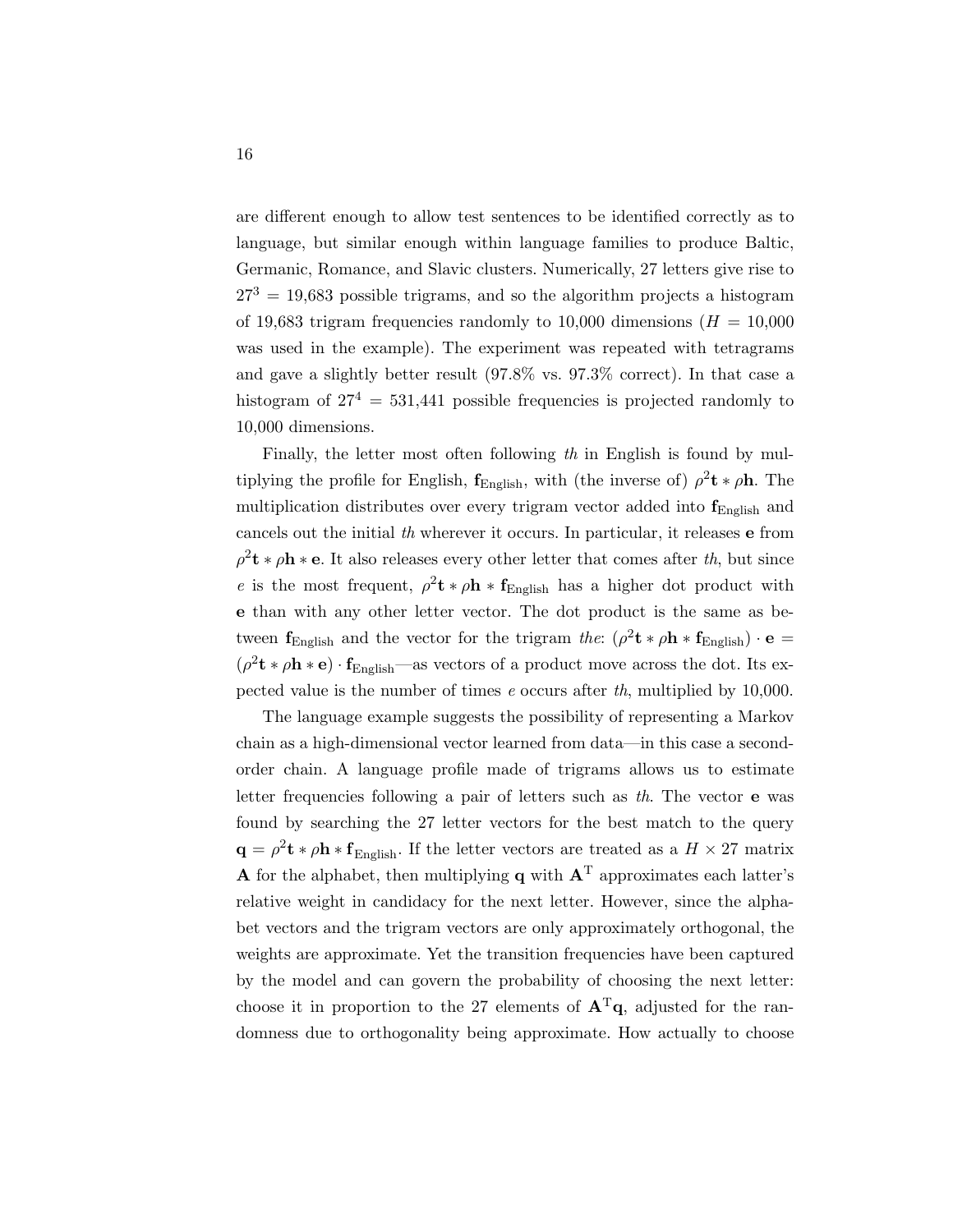the next letter based on the probabilities or their estimates, other than by traditional programming, remains an open question.

The language example demonstrates the power of computing with vectors when it is based on a comprehensive arithmetic of vectors. It uses all three operations: a language profile vector is a sum of products of permutations. The algorithm for "training" is the same as for making profiles of test sentences. It is simple and easily adapted to classification problems at large, and it works in one pass over the data, meaning that the algorithm is incremental. Frequencies and probabilities can be recovered approximately from a profile vector by inverting the operations used to encode a profile: the representation is explainable.

#### 0.6 Decoding a Product

Unlike a sum vector which is similar to its inputs, the product vector is dissimilar. Thus  $\mathbf{x} * \mathbf{y}$  gives us no clue as to its originating from  $\mathbf{x}$  and  $\mathbf{y}$ , nor that  $\mathbf{w} = \rho^2 \mathbf{t} * \rho \mathbf{h} * \mathbf{e}$  consists of **t**, **h** and **e**. In fact, any product vector can be factored to possible input vectors in countless ways. However, if we know that the vector w represents a sequence of three letters, we can examine all  $27<sup>3</sup>$  possible sequences systematically to see which of them yields w. That is up to 19,683 tests. As an alternative to a systematic search, we can search for the answer through successive approximations or educated guesses of t, h and e with an algorithm called the resonator. We will explain the algorithm by referring to the product **p** of three vectors,  $\mathbf{p} = \mathbf{x} * \mathbf{y} * \mathbf{z}$ , drawn from three different dictionaries or codebooks,  $X, Y$  and  $Z$ —their columns are the codevectors [Frady et al., 2020].

If the product and all its inputs but one are known, the "unknown" input is simply the product of the known vectors, e.g.,  $\mathbf{x} = \mathbf{p} * \mathbf{y} * \mathbf{z}$ . If **y** and **z** are noisy, however, the "unknown"  $x' = p * y' * z'$  is even more noisy on the average. However, it can be used to compute a new estimate  $x''$  that has a higher probability of being one of the vectors in  $X$ . The vector  $x''$  is computed as the weighted sum of the codevectors in  $X$ , nor-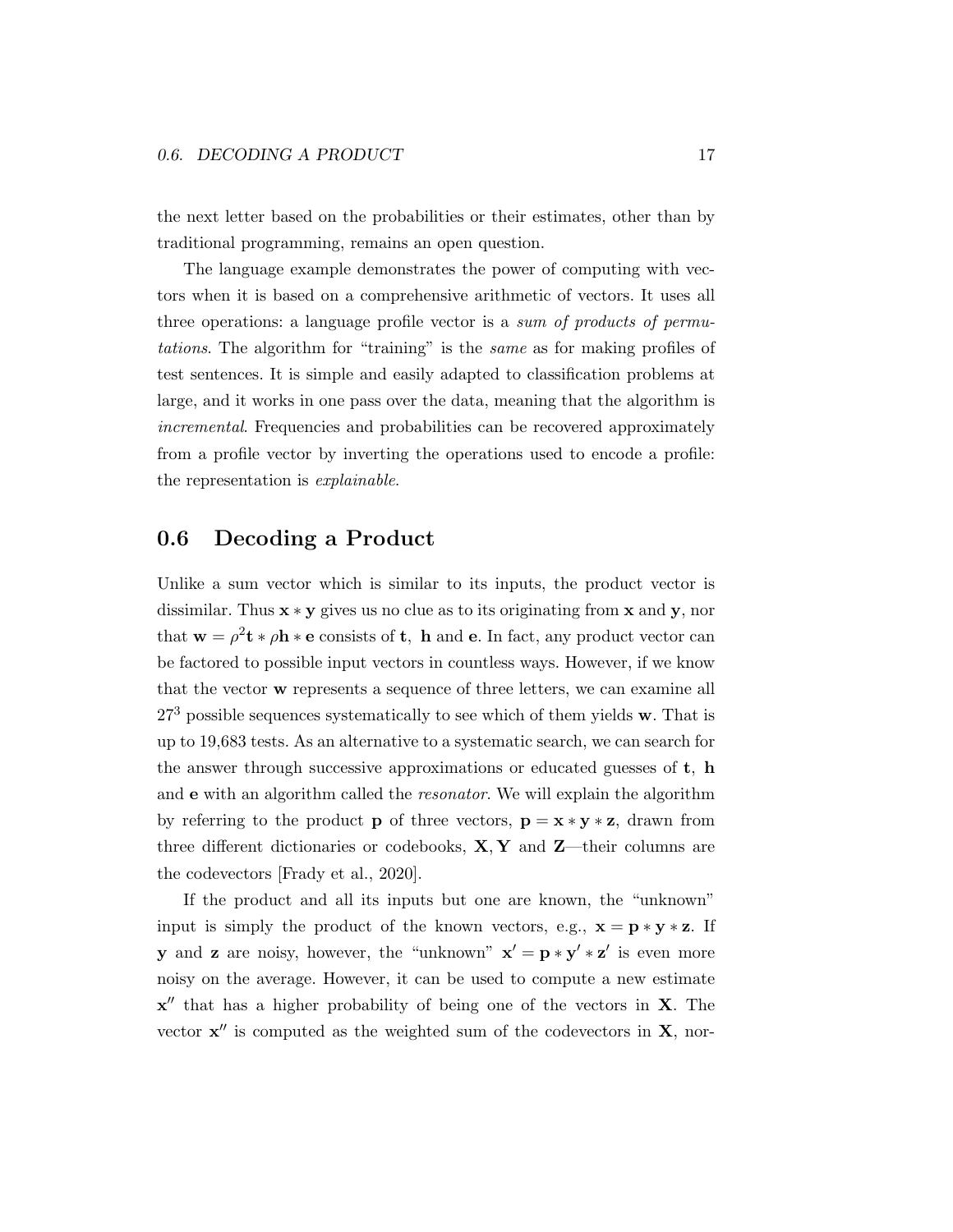malized to bipolar, where the similarity of  $x'$  to the vectors in  $X$  serve as the weights. This can be expressed as  $\mathbf{x}'' = [\mathbf{X}(\mathbf{X}^T\mathbf{x}')]$ , where  $\mathbf{X}^T\mathbf{x}'$ are the weights and  $[\dots]$  makes the result bipolar. If  $x''$  is in the codebook X we accept it and continue to search for the remaining inputs. If it is not in  $X$ , we continue to search for the inputs one codebook at a time by computing  $\mathbf{y}'' = [\mathbf{Y}(\mathbf{Y}^T \mathbf{y}')] = [\mathbf{Y}(\mathbf{Y}^T (\mathbf{x}'' * \mathbf{p} * \mathbf{z}'))],$  computing  $\mathbf{z}'' = [\mathbf{Z}(\mathbf{Z}^T\mathbf{z}')] = [\mathbf{Z}(\mathbf{Z}^T(\mathbf{x}'' * \mathbf{y}'' * \mathbf{p}))],$  back to computing  $\mathbf{x}'''$  from  $\mathbf{x}''$  as before, and so on.

We still need to choose vectors  $y'$  and  $z'$  to get started. Recalling that a sum vector is similar to each of its inputs, the normalized sums of the codevectors in Y and Z are used. The probability and rate of convergence to the correct vectors depend on the number of inputs in the product, the sizes of the codebooks, and the dimensionality  $H$  [Kent et al., 2020].

#### 0.7 High-Dimensional Vectors at Large

The idea of computing with high-dimensional vectors is simplest to convey with the bipolar, and bipolar vectors are also useful in applications. However, the idea is general and depends more on the abundance of nearly orthogonal vectors, than on the nature of the vector components. The abundance comes from high dimensionality. It also matters greatly to have a useful set of operations on the vectors, akin to add, multiply and permute for bipolar vectors. In fact, the corresponding add and multiply of numbers constitute an algebraic field. The vector math adds to it all finite groups up to size  $H$ .

We have already commented on the equivalence of the *binary* with the bipolar when coordinatewise multiplication is replaced by bitwise Exclusive-Or (XOR). To convert a binary sum vector to the exact bipolar sum vector, and vice versa, we also need to keep count of the vectors in the sum.

The original Holographic Reduced Representation [Plate, 1994] is based on real vectors with random independent normally distributed components with mean  $= 0$  and variance  $= 1/H$ . Addition is vector addition followed by normalization (to Euclidean length 1), and multiplication is by circular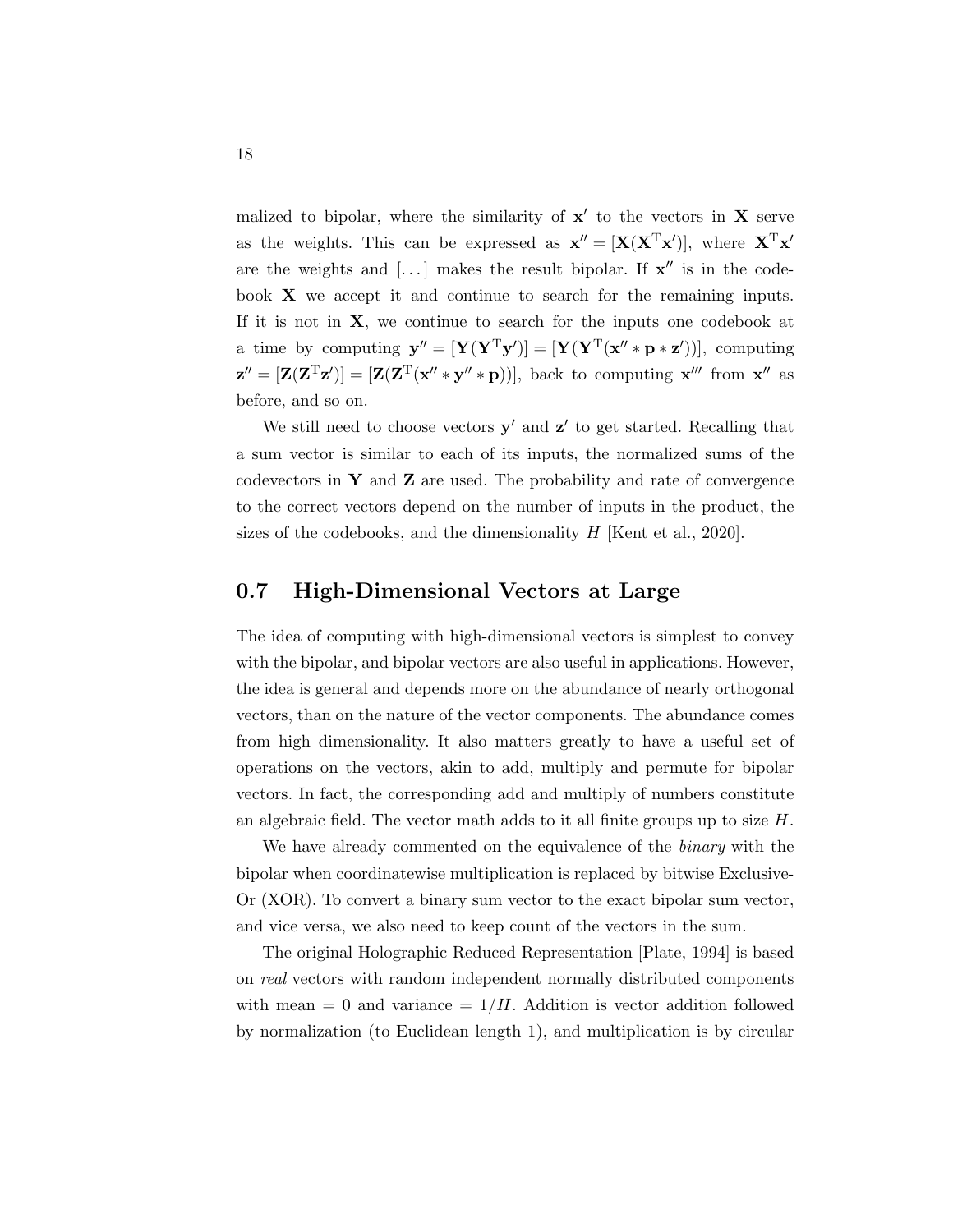convolution; its approximate inverse is called "circular correlation." Similarity of vectors is based on the Euclidean distance, dot product or cosine, all of them being essentially the same when the vectors are normalized to unit length.

Holographic Reduced Representation with complex vectors uses random phase angles as vector components. Addition is by vector addition followed by normalization (coordinatewise projection to the unit circle), multiplication is by coordinatewise addition of phase angles (i.e., complex multiplication), and similarity is based on the magnitude of the difference between H-dimensional complex vectors.

All these frameworks are related and their properties are essentially the same. The binary and the bipolar are equivalent, the complex becomes the bipolar when the phase angles are restricted to 0 and 180<sup>°</sup>, and the real and the complex are related by FFT. The choice of representation can depend on a variety of factors. For example, binary vectors are the simplest to realize in hardware, and complex vectors (phase angles) provide a model for computing with the timing of spikes.

Computing with vectors, as describes in this chapter, assumes dense vector: half 1s and half −1s (or half 0s and half 1s for binary). Addition and multiplication automatically tend toward dense vectors, which is mathematically convenient but may not be desirable otherwise and will be commented on below.

Computing can also be based on Boolean operations on bit vectors and on permutations. These operations are common in hashing for distributing data in a high-dimensional space. They are also used in Context-Dependent Thinning [Rachkovskij & Kussul, 2001] to encode structure with sparse binary vectors. Geometric Algebra offers a further possibility to compute with high-dimensional vectors, called multivectors [Aerts et al., 2009].

The activity of neurons in the brain is *very sparse*, which is partly responsible for the remarkable energy efficiency of brains. Sparse representation is also the most efficient for storing information, so why not compute with sparse vectors? The answer is simply that we have not found operations for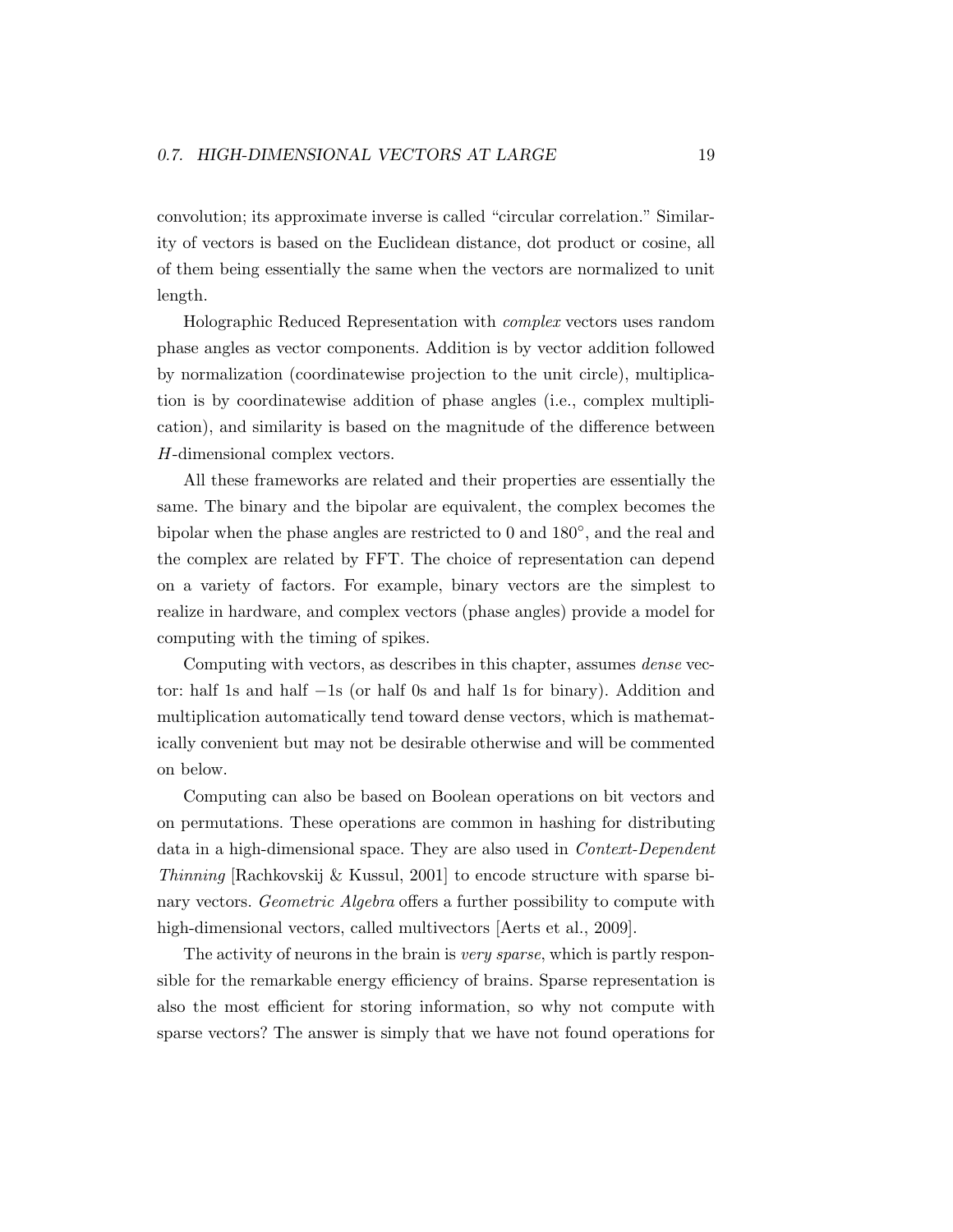sparse vectors that work as well as the combination of add, multiply and permute for dense vectors. This is a worthy challenge for mathematicians to take on.

#### 0.8 Memory for High-Dimensional Vectors

Computing with vectors is premised on the dimensionality  $H$  remaining constant. The choice of H can vary over a wide range, however, and the exact value is not critical (e.g.,  $1,000 \leq H \leq 10,000$ ). Mainly, it needs to be large enough to give us a sufficient supply of random, approximately orthogonal vectors. That number grows exponentially with  $H$  [Gallant  $\&$ Okaywe, 2013].

Whatever the dimensionality within a reasonable range, a single vector can reliably encode only a limited amount of information. In psychologists' models of cognition, such a vector is called a working memory or a shortterm memory, implying the existence also of a long-term memory. That distinction agrees with the traditional organization of a computer where the arithmetic/logic unit and its "active" registers comprise the working memory, and the random-access memory (RAM) is the long-term memory.

The same idea applies to computing with vectors. Operations on vectors output new vectors of the same kind, and a memory stores them for future use. Like the RAM, the memory can be made as large as needed, and large memories are necessary in systems that learn over a long life span. Furthermore, new learning should disrupt minimally what has been learned already. Such memories are called associative and were a topic of early neural-net research, but they are not a part of today's deep-learning nets. In deep learning, the memory function and the forming of new representations are entangled.

Memories for high-dimensional vectors have been used in two ways in the examples above. Decoding the vector s of three superposed variables for the value of x in subsection "Superposing with Addition" (see Fig. 1) produces the vector  $a'$  that needs to be associated with its nearest neighbor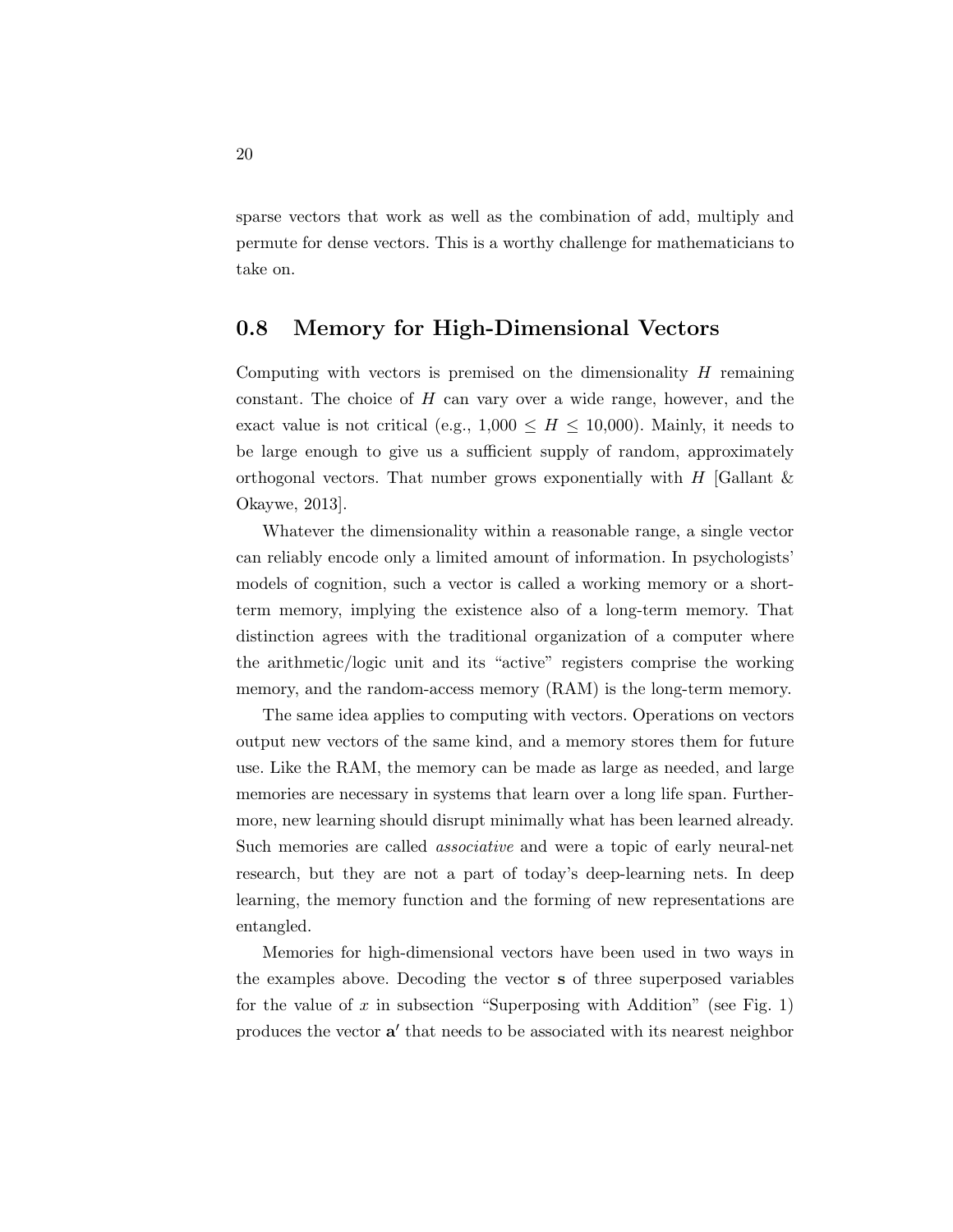among the known vectors. This is the function of the *item memory*: given a noisy vector, output its nearest neighbor among the known vectors. Using the cleaned-up a in further computations prevents noise from accumulating. The item memory is addressed with a bipolar vector and it outputs a bipolar vector.

The second use was to compare the profile of a test sentences to language profiles stored in memory. The profiles are (unnormalized) sum vectors with integer components, and their similarity is measured with the cosine. The profiles can be normalized to bipolar (and ultimately to binary) after having been accumulated, and then the memory task is identical to that of the item memory. Some information is lost to normalization [Frady et al., 2018], but the loss can be offset in part by higher vector dimensionality [Rahimi et al., 2017].

Postponing the normalization of a sum vector facilitates incremental learning—simply keep adding vectors to the sum. To make it practical, however, the range of sum-vector components needs to be limited and overflow and underflow ignored. Truncation to 8 bits per component has a minor effect on classification tasks such as language identification.

Arrays of H-dimensional vectors can be used as the memory in computer simulations. Searching through them is time-consuming, however, but the simplicity of vector algorithms can still make them practical even when simulated on standard hardware.

Associative memories at large are yet to be fully integrated into the high-dimensional computing architecture. Such memories were studied in the 1970s and 80s [Hinton & Anderson, 1981], with the cerebellum proposed as their realization in the brain [Marr, 1969; Albus, 1971; Kanerva, 1988]. Subsequent lack of interest has a plausible explanation: a versatile algebra for computing with high-dimensional vectors was unknown, and an associative memory by itself isn't particularly useful. This has changed starting with Holographic Reduced Representation in the 1990s [Plate, 1994], and memories for high-dimensional vectors are now included in our models [Karunaratne et al., 2012]. The very large circuits that the memories require,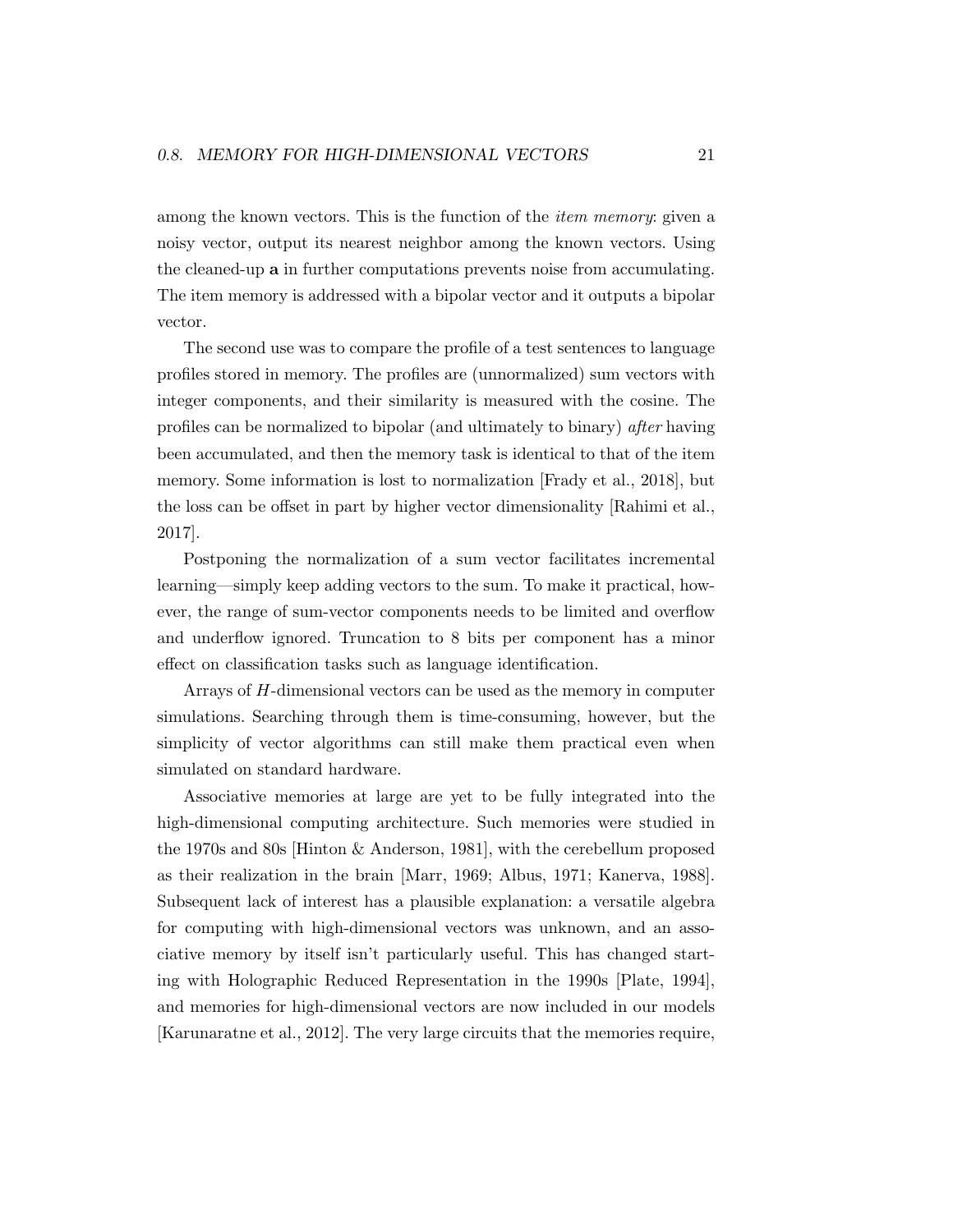are only now becoming practical.

## 0.9 Outline of Systems for Autonomous Learning

Systems for computing with vectors derive their power from the remarkable properties of high-(hyper)dimensional spaces. For example, high-dimensional representation is robust and noise-tolerant in ways that human perception, learning and memory are. It also allows data structures to be encoded, manipulated, and decoded explicitly, as in traditional computing, setting it apart from artificial neural nets trained with gradient descent. It allows data to be represented and manipulated in superposition, which sets it apart from traditional computing. The resulting system of computing combines properties that traditional computing and neural nets individually lack. Its properties seem particularly appropriate for modeling of functions controlled by brains. In this section we outline a computing architecture for autonomous learning based on high-dimensional vectors.

Ideas for autonomous learning come from observing the animal world. For an animal to survive and prosper in an environment, it must recognize some situations as favorable and life-sustaining, and others as unfavorable and dangerous, and then act so as to favor the former and avoid the latter: seek reward and avoid punishment. To that effect, animals perceive the environment through a multitude of senses—sight, sound, smell, taste, temperature, pressure, acceleration, vibration, hunger, pain, proprioception and they move about and act upon the environment by controlling their muscles. The brain's job is to coordinate it all. This can be thought of as a classification problem where favorable motor commands serve as the classes to which sensory states are mapped, bearing in mind that classification is a particular strength of computing with high-dimensional vectors [Ge & Parhi, 2020]. What the favorable motor commands are in any sensory state can be learned in any number of ways: by explicit design, following an example, supervised, reinforced, trial-and-error.

Coordinating a variety of sensors and actuators is a major challenge for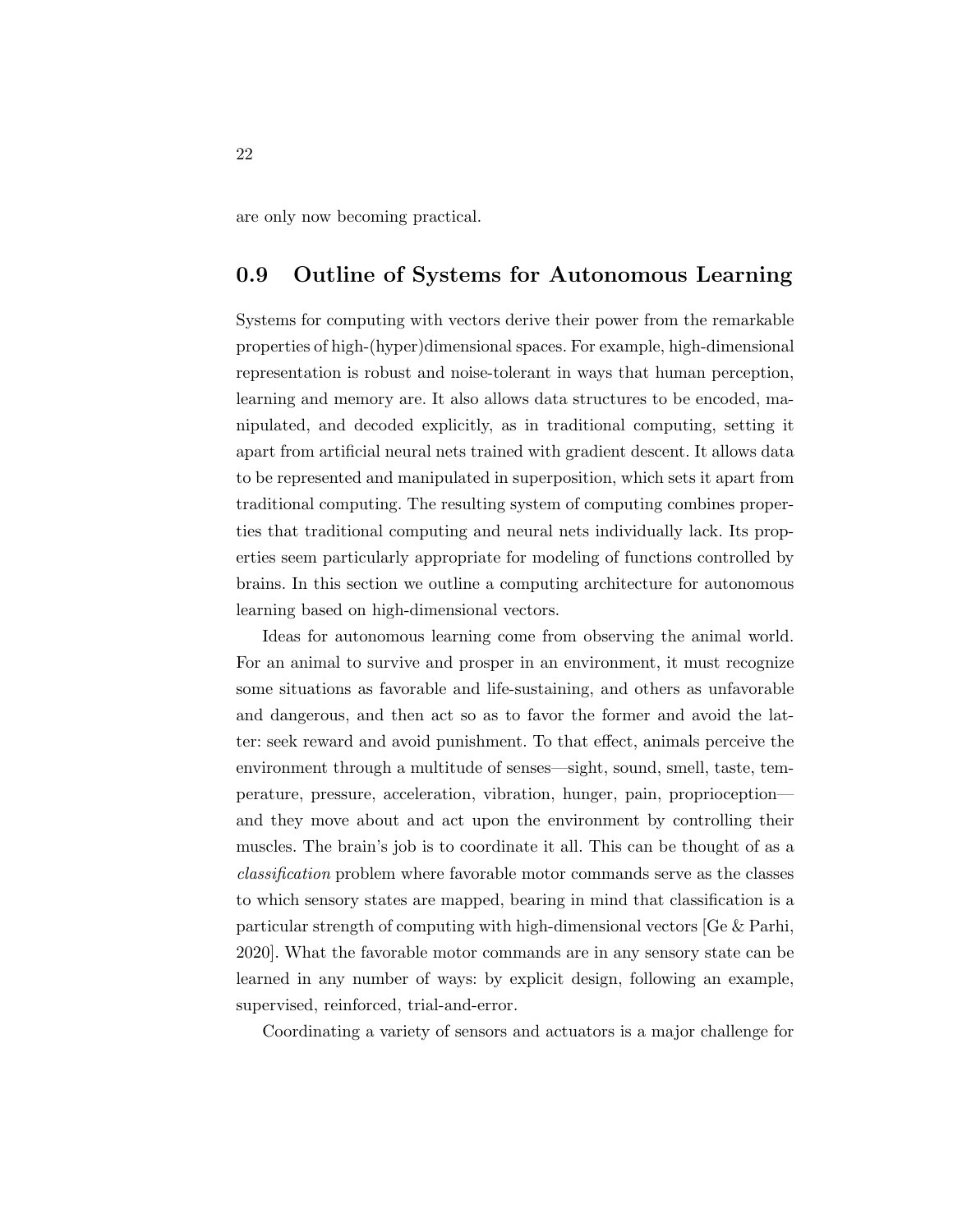artificial systems. Different kinds of information need to be represented in a common mathematical space that is not overly confining. As a counterexample, the number line is appropriate for representing temperature but not odor, much less combinations of the two. However, when the dimensionality of the space is high enough, all manner of things can be represented in it—i.e., embedded—without them unduly interfering with each other. Generic algorithms can then be used to discover relations among them and to find paths to favorable actions. That brings about the need to map raw sensory signals to high-dimensional vectors, and to map such vectors for action to signals that control actuators.

Each sensory system responds to the environment in its own peculiar way, and so the designing of the interfaces can take considerable engineering expertise. In working with speech, for example, the power spectrum is more useful than the sound wave and is universally used, and there are simple ways to turn spectra into high-dimensional vectors. Mapping a signal onto highdimensional vectors corresponds to and is no more difficult than designing and selecting features for traditional classification algorithms [Burrello et al., 2020; Moin et al., 2021].

Designing of the interface can also be automated, at least in part, by employing deep learning or genetic algorithms. If we can define an appropriate objective function or measure of fitness, we can let the computer search for a useful mapping of signals to high-dimensional vectors, and from the vectors to commands to actuators. For the system to remain stable, however, the mappings need to remain fixed once they have been adopted, with further learning taking place with vectors in the high-dimensional space. Traditional computing can be used to program such a system and to interface it with the environment.

## 0.10 Energy-Efficiency

Ideas about computing with vectors need ultimately to be built into hardware [Semiconductor Research Corporation, 2021]. The requirements are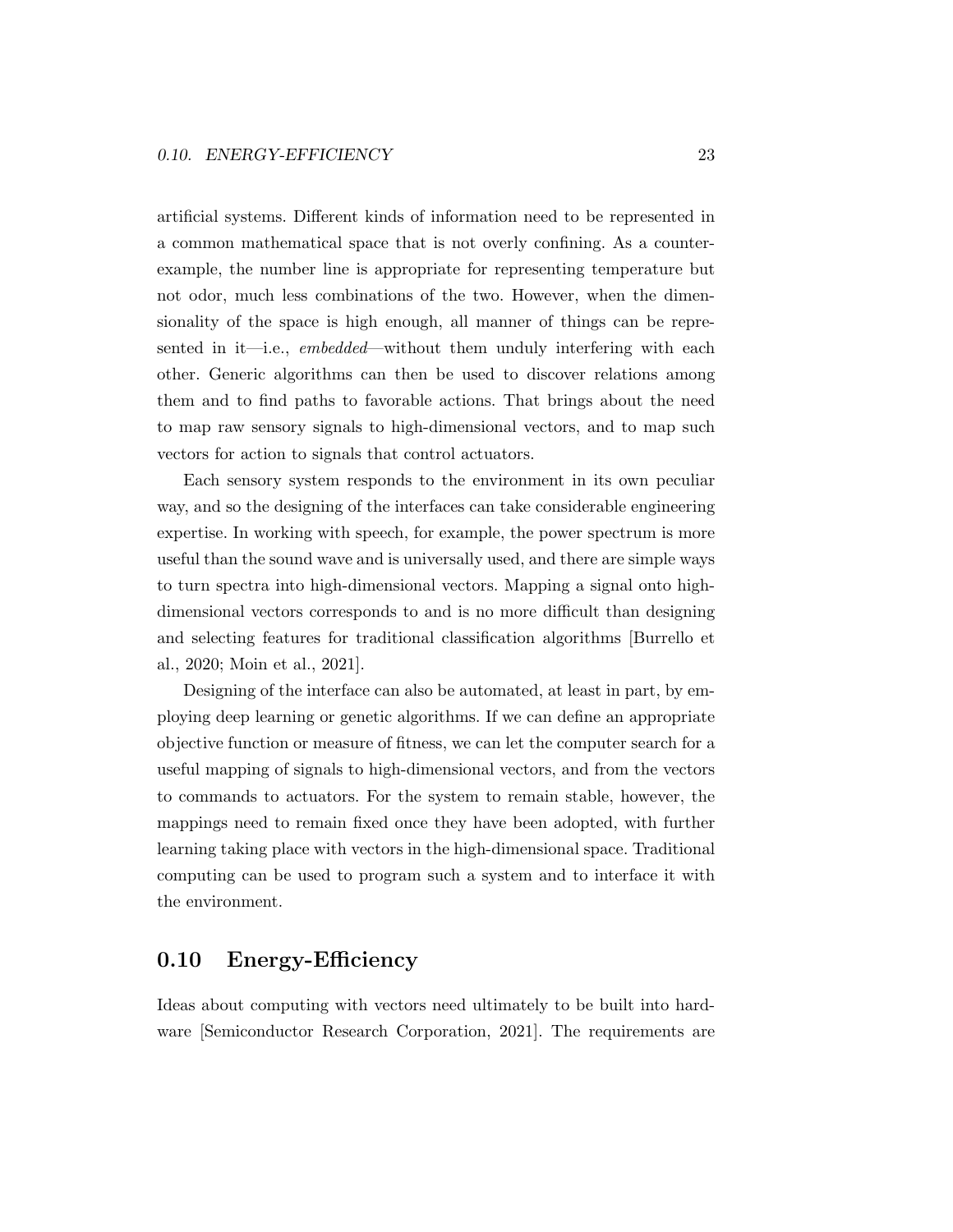fundamentally different from those for computing with numbers. The traditional model assumes determinism—identical inputs produce identical outputs—at a considerable cost in energy. Tasks that are uniquely suited for computing with vectors involve large collections of sensors and actuators of various kind where no single measurement is critical. They matter in the aggregate. When information is distributed equally over all components of a vector, individual components need not be 100% reliable. That makes it possible to use circuits with ever smaller elements and to operate them at very low voltages. Exploiting analog properties of materials also becomes possible, with further gains in energy efficiency [Wu et al., 2018]. In contrast, the requirements of the deterministic model become hard to meet when circuits get ever larger and their elements ever smaller.

The operations on vectors offer further opportunity to reduce the demand for energy. Addition and multiplication happen coordinatewise and thus can be done in parallel, meaning that the total system can be fast without its components needing to be much faster. Furthermore, the simplicity of addition, and particularly of multiplication (e.g., XOR), makes it possible to build them into the memory, reducing the need to bus data between a central processor and the memory [Gupta, Imani & Rosing, 2018]. In traditional computing, both speed and the accessing of memory are paid for in energy.

#### 0.11 Discussion and Future Directions

Computing with vectors has grown out of attempts to understand how brains "compute," ideas for which have come from varied directions. Early evidence was qualitative and was based on observations of behavior and thought experiments, mainly by philosophers and psychologists. After the invention of the digital computer the models became computer-like. However, their ability to explain brains has fallen far short of expectations. Meanwhile, information from neuroscience has been accumulating, starting with neuroanatomy. However, the detailed drawings of neurons and circuits by Cajal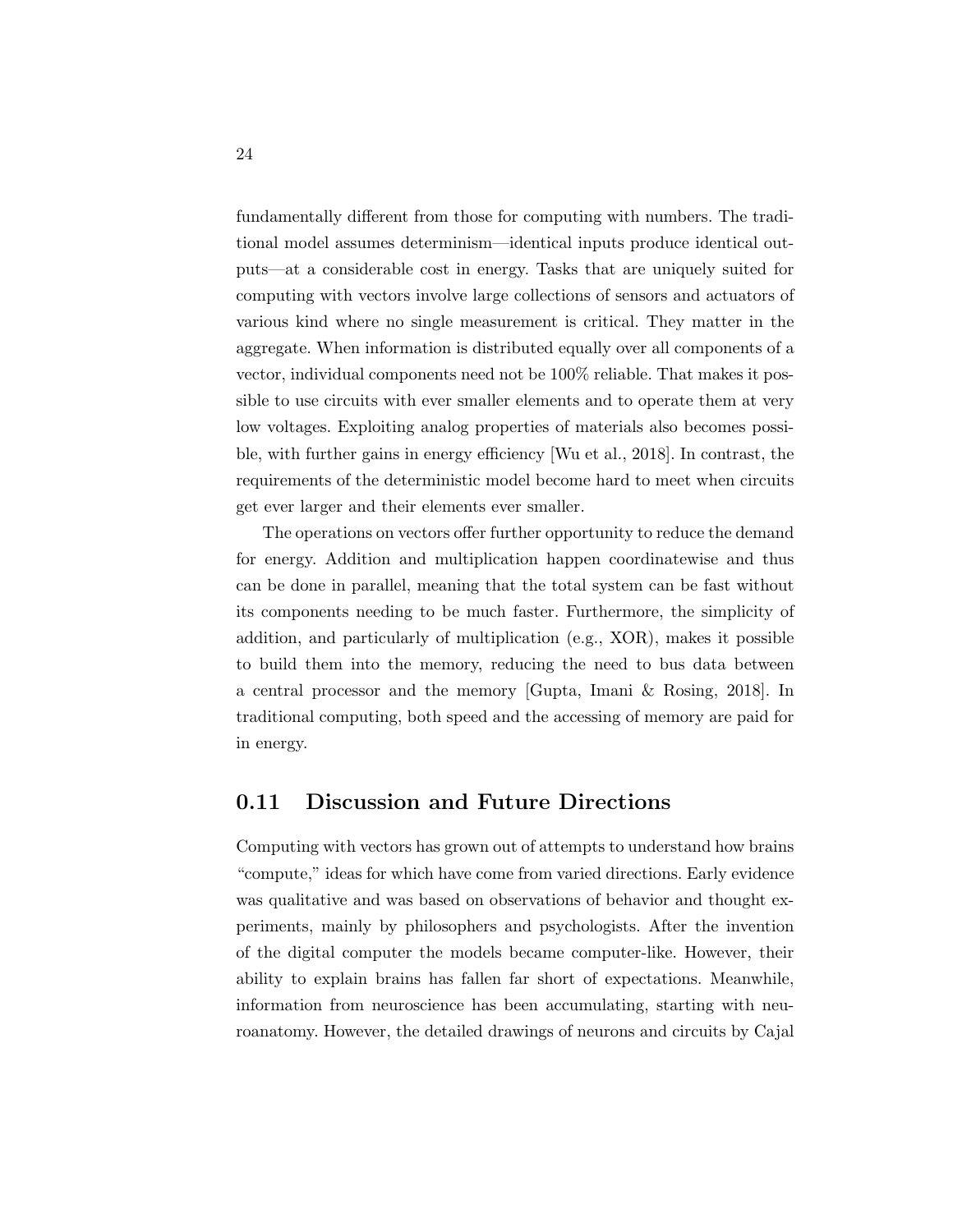in the late 1800s and early 1900s continue to challenge our ability to explain. With advances in neurophysiology, we are able to demonstrate learning in synapses in stereotypical tasks, but the workings of entire circuits still wait to be explained.

Many things suggest that computing with vectors will help us understand brains. Dimensionality in the thousands agrees with the size of neural circuits. High-dimensional distributed representation is extremely robust, and so the failure of a single component is no more consequential than the death of a single neuron. It matters greatly that simple operations on vectors can be made into efficient algorithms for learning. Sufficiently high dimensionality allows many kinds of things to be represented in a common mathematical space without unduly interfering with each other. For example sight and sound can be both kept apart and combined. A high-capacity associative memory is an essential part of computing with vectors. That agrees with the brain's ability to learn quickly and to retain large amounts of information over long periods of time. Among the brain's circuits, the cerebellum's looks remarkably like an associative memory, and it contains over half the brain's neurons. Its importance for motor learning has been known since the 1800s, and it appears to be involved in mental functions as well. Its interpretation as an associative memory goes back half a century [Marr, 1969], and its design can instruct the engineering of high-capacity associative memories for artificial systems.

Other evidence is experiential. The human brain receives infinitely varied input through a 100 million or more sensory neurons, and from it builds a mental world of specific, nameable, repeating, more-or-less permanent colors, sounds, shapes, objects, people, events, stories, histories, and so on. The specificity can be explained by the distribution of distances—and similarity—in a high-dimensional space, and by the tendency of some operations to cluster the inputs. The representation is robust and tolerant of variation and "noise."

Computing with vectors bridges the gap between traditional computing with numbers and symbols on one hand, and artificial neural nets and deep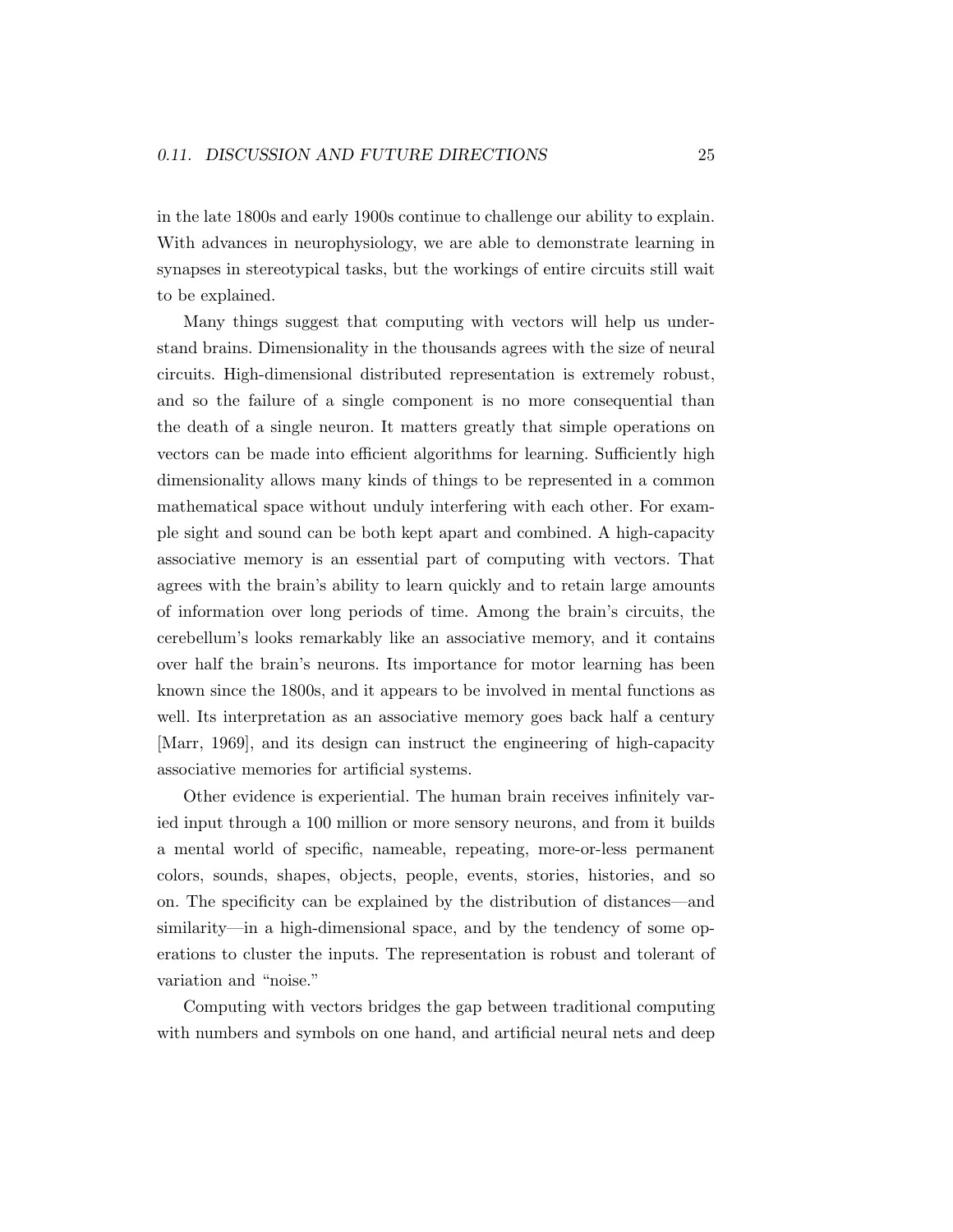learning on the other. We can expect it to become an established technology for machine learning within a decade, applied widely to multimodal monitoring and control. Its ability to deal with symbols and structure makes it also a candidate technology for logic-based reasoning and language.

Wide-ranging exploration and large-scale experiments are needed meanwhile. New algorithms are easily simulated on standard hardware. Not necessarily in the scale as ultimately desired, but the underlying math makes it possible to see whether an algorithm scales. Semantic vectors provide an example. When made with Latent Semantic Analysis [Landauer & Dumais, 1997], which uses singular-value decomposition, runtime grows with the square of the number of documents, whereas Random Indexing [Kanerva, Kristoferson & Holst, 2000] achieves comparable results in linear time.

Algorithm development needs to proceed on two fronts: high-dimensional core and interfaces. The core algorithms are generic and are what we think of as computing with vectors—and what this chapter is about. The algorithms at the core integrate input from a multitude of sensors and generate vectors that control the system's output. They also account for learning. The interfaces are specific to sensor and motor modalities and they translate between low-dimensional signal spaces and the high-dimensional representation space as discussed in the section on autonomous learning. The interface in the language-identifying experiment (example 3 on Sequences with Permutation) is extremely simple because languages are already encoded with letters, and representing letters with high-dimensional random seed vectors was all that is needed. Designing an interface usually requires more domain knowledge but is not necessarily difficult.

Against this backdrop, we can try to see what lies ahead. We are far from understanding how brains compute, or from building artificial systems that behave like systems controlled by brains. That would be a monumental achievement, both technological and as a source of insight into human and animal minds. Computing with high-dimensional vectors seems like a necessary step in that direction, even if only a single step of how many, we do not know.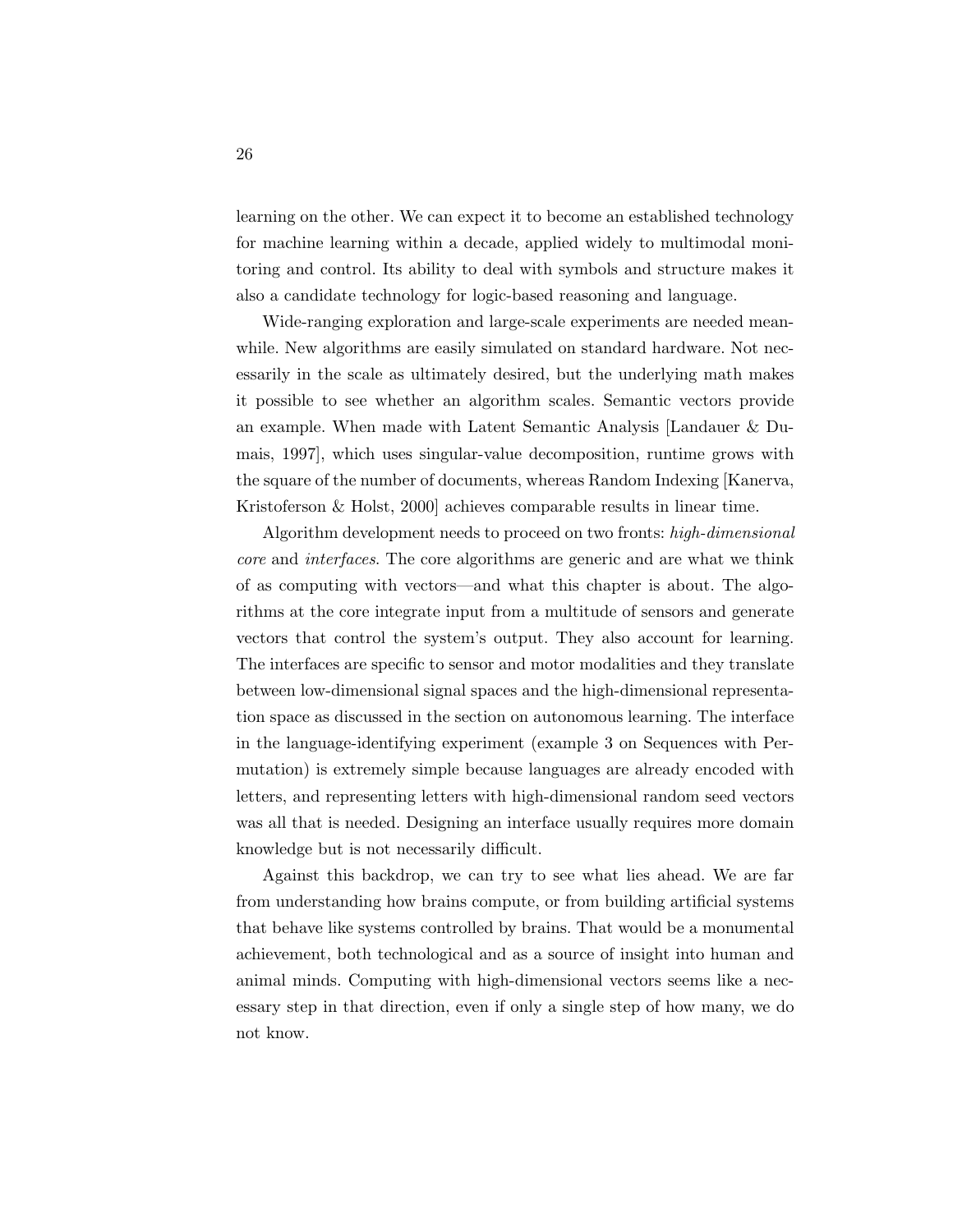The disparity between brains and our models can give us a clue. If we were given 100 billion neuronlike circuit elements with 100 trillion points of contact between them, akin to synapses, we would not know how to connect them into a system that works. Neither does exact copying of neural circuits yield the understanding we need, unfortunately. But the large numbers surely are meaningful and need to be included in our theories and models—and in brain-inspired computing.

Massive feedback is an essential feature throughout the brain, and only rarely is its role apparent. Our theories and models need to come to terms with massive feedback. Activation of neurons in the brain is *sparse* whereas the models discussed in this chapter compute with dense vectors. Brains learn continuously with minuscule energy compared to neural-net models trained on computer clusters. The fluidity of human language will challenge our modeling for years to come.

Much work is needed to fully develop the idea of computing with vectors, but even incremental advances can lead to significant insight and applications. For example, adaptive robotics is likely to benefit early on, where sensor fusion and *sensor–motor integration* are absolute requirements [Räsänen] & Saarinen, 2016; Mitrokhin et al., 2019; Neubert, Schubert & Protzel, 2019]. Taking our cues from the animal world, every motor action includes a proprioceptive component that reports on the execution of the action and its outcome. High-dimensional space is natural for dealing with the feedback and incorporating it into future action. From the (nervous)system's point of view, proprioception is just another set of sensory signals, to be integrated with the rest.

Signals of every kind need to be studied from the point of view of mapping them into high-dimensional vectors for further processing. Here again we can look to nature for clues. For example, the cochlea of the inner ear breaks sound into its frequency components before passing the signal on to the brain—it is a Fourier analyzer. No doubt the frequency spectrum tells us more about the sound source than the raw sound wave. The design of an associative memory for perhaps thousands-to-millions of vectors is a major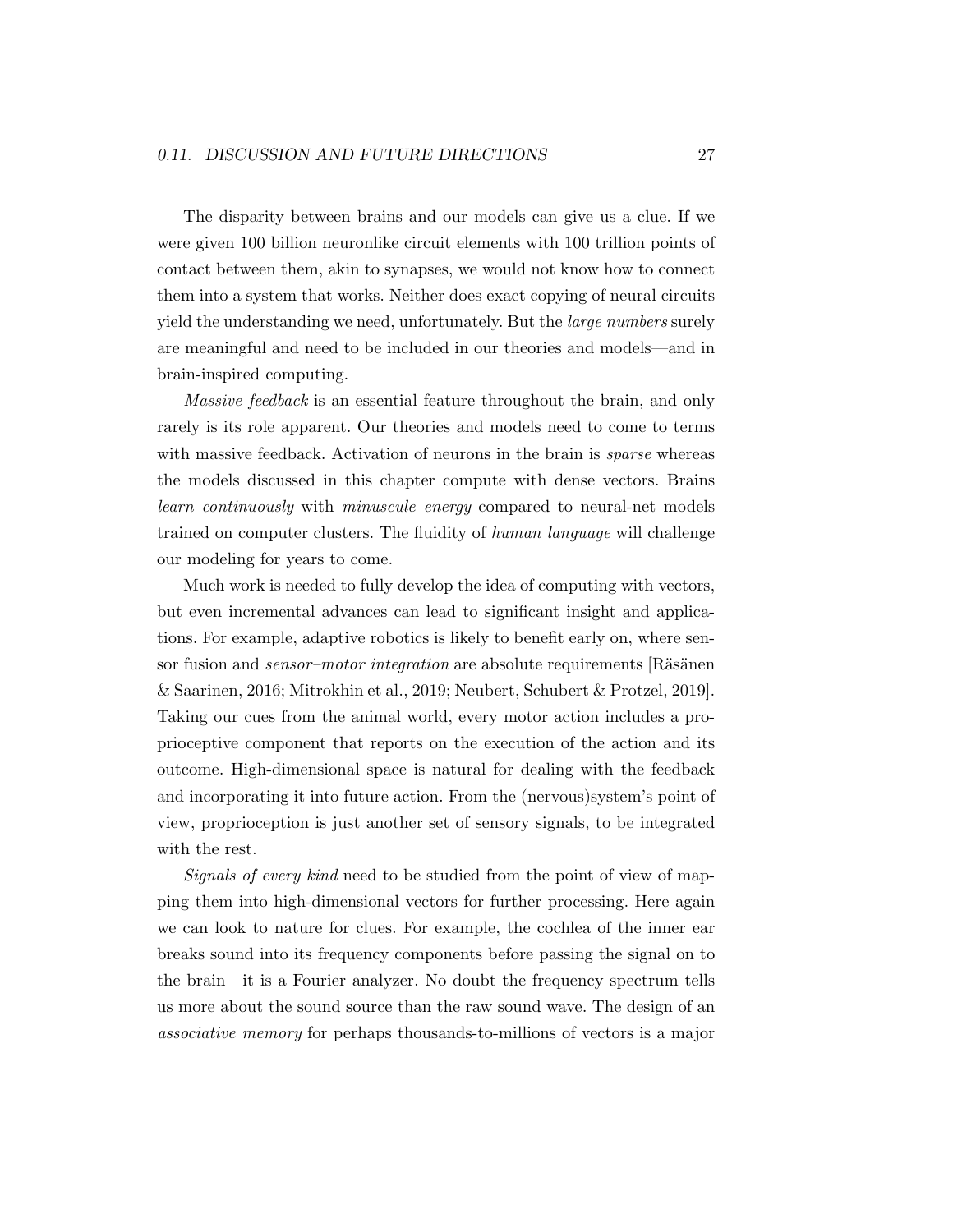engineering challenge. The size and structure of the cerebellum can provide ideas for meeting it.

The statistical nature of the operations means that computing with vectors will not replace traditional computing with numbers. Instead, it allows new algorithms that benefit from high dimensionality, for example by making it possible to learn continuously from streaming data.

Computing with vectors can benefit from hardware trends to the fullest. Because the representation is extremely redundant, circuits need not be 100% reliable. The manufacture of very large circuits that operate with very little energy becomes possible, and it will be possible to compute using the analog properties of materials.

Computing with vectors has been demonstrated here with bipolar vectors, or equivalently with dense binary vectors. To extend it to vectors of other kind, and to other mathematical objects, we need to identify operations on the objects that form a useful computational algebra, and that are also suited for realization in a physical medium. Today that medium is overwhelmingly silicon because of its success at meeting the needs of digital logic. However, the discovery of new materials and physical phenomena will widen our choices and offer new opportunities. Thinking of computing in terms of an algebra of operations on elements of a mathematical space will help us to recognize opportunities as they arise and to develop them to practical systems for computing.

Resources. At the time of this writing there are several websites tracking progress in computing with high-dimensional vectors.

## • Vector Symbolic Architectures aka Hyperdimensional Computing

https://www.hd-computing.com/home

• Collection of Hyperdimensional Computing Projects https://github.com/HyperdimensionalComputing/collection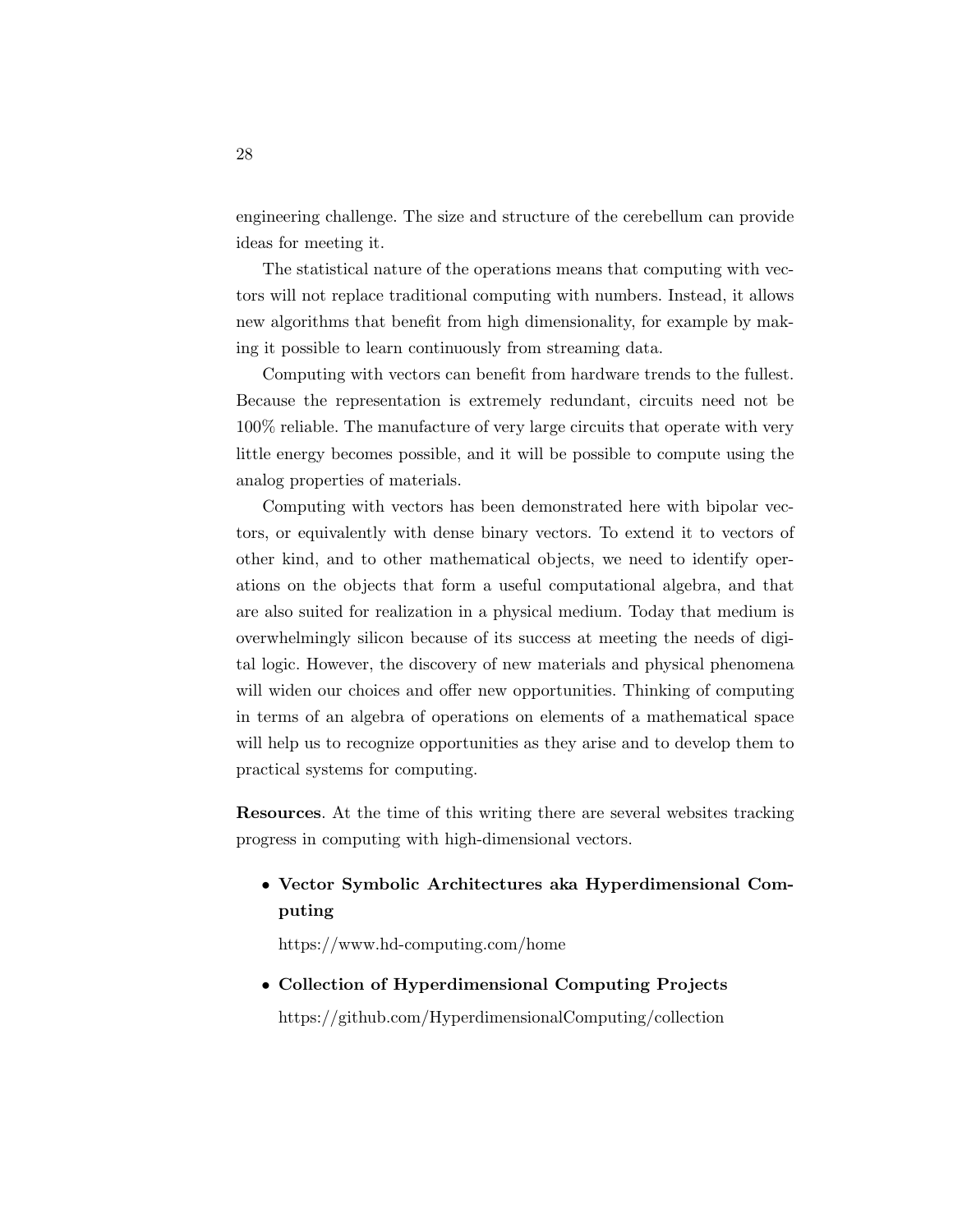## • Online Speakers' Corner on Vector Symbolic Architectures and Hyperdimensional Computing

https://sites.google.com/ltu.se/vsaonline/home

Computing with vectors of different kind in various contexts are summarized in several papers [Neubert, Schubert & Protzel, 2019; Ge & Parhi, 2020; Hassan et al., 2021; Kleyko et al., 2021].

Acknowledgments. This chapter was written with the support of Defense Advanced Research Projects Agency (DARPA DSO program on Virtual Intelligence Processing, grant #HR00111990072) and Air Force Office of Scientific Research (AFOSR program on Cognitive and Computational Neuroscience, award number FA9550-19-1-0241). Special thanks are due Professor Bruno Olshausen, Director of UC Berkeley's Redwood Center for Theoretical Neuroscience, for fostering an environment supportive of essential research.

## Bibliography

- Aerts, D., Czachor, M. and De Moor, B. (2009). Geometric analogue of holographic reduced representation. Journal of Mathematical Psychology 53(5):389–398. doi: 10.1016/j.jmp.2009.02.005
- Albus, J. S. (1971). A theory of cerebellar functions. Mathematical Biosciences 10:25–61.
- Burrello, A., Schindler, K., Benini, L. and Rahimi, A. (2020). Hyperdimensional computing with local binary patterns: One-shot learning of seizure onset and identification of ictogenic brain regions using short-time iEEG recordings. IEEE Transactions on Biomedical Engineering 67(2):601–613.
- Eliasmith, C. (2013). How to Build a Brain: A Neural Architecture for Biological Cognition. Oxford University Press.
- Frady, E. P., Kleyko, D. and Sommer, F. T. (2018). A theory of sequence indexing and working memory in recurrent neural networks. Neural Computation 30(6):1449–1513.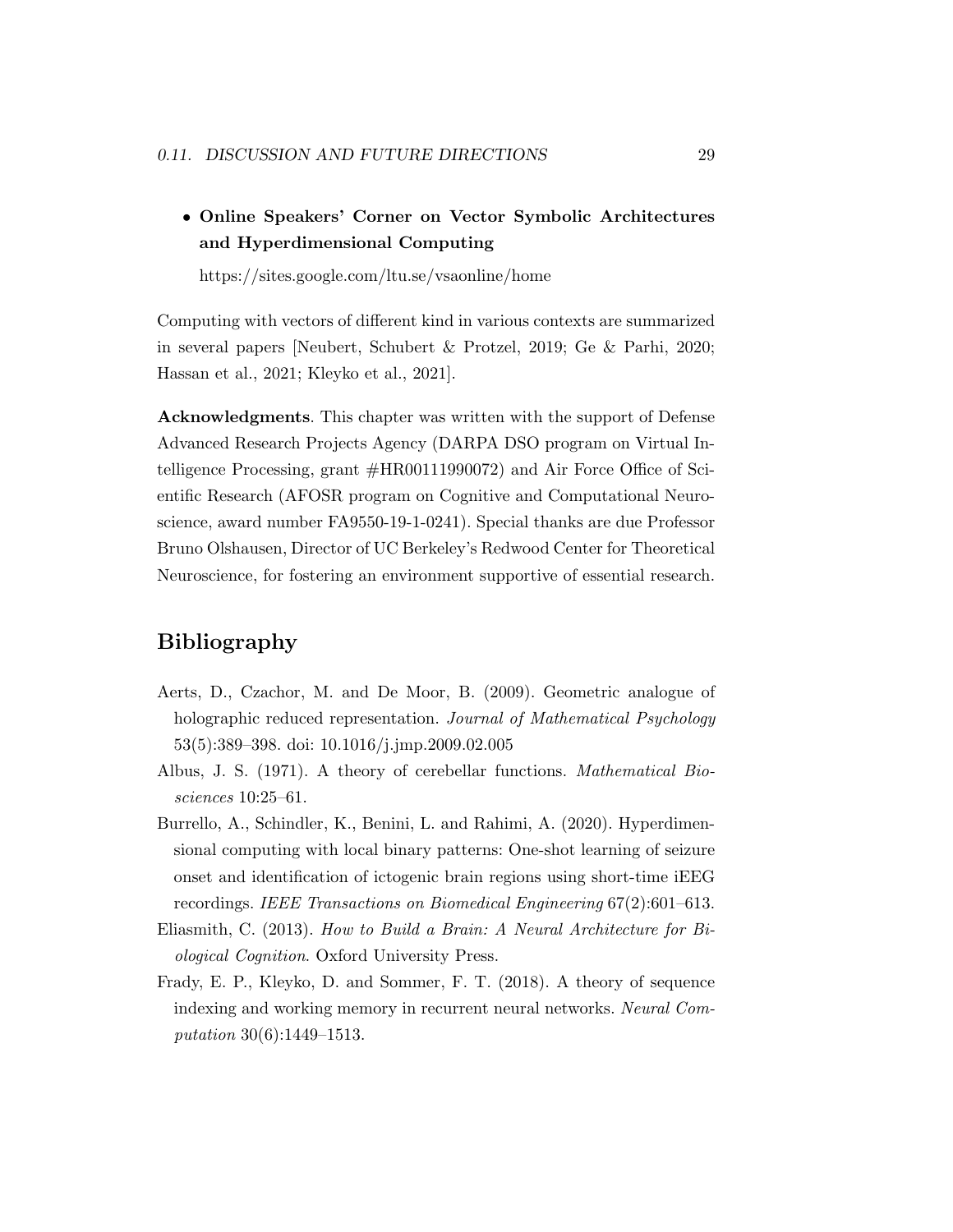- Frady, E. P., Kent, S. J., Olshausen, B. A. and Sommer, F. T. (2020). Resonator Networks, 1: An efficient solution for factoring high-dimensional, distributed representations of data structures. Neural Computation 32(12):2311– 2331.
- Gallant, S. I. and Okaywe, T. W. (2013). Representing objects, relations, and sequences. Neural Computation 25:2038–2078.
- Gayler, R. (1998). Multiplicative binding, representation operators, and analogy. In K. Holyoak, D. Gentner and B. Kokinov (eds.), Advances in Analogy Research: Integration of Theory and Data from the Cognitive, Computational, and Neural Sciences, p. 405. Sofia, Bulgaria: New Bulgarian University Press.
- Gayler, R. W. (2003). Vector Symbolic Architectures answer Jackendoff's challenges for cognitive neuroscience. In Peter Slezak (ed.), ICCS/ASCS International Conference on Cognitive Science, pp. 133–138. Sydney, Australia: University of New South Wales.
- Gayler, R. W. and Levy, S. D. (2009). A distributed basis for analogical mapping. In B. Kokinov and K. Holyoak (eds.) New Frontiers in Analogy Research, Proceedings of the Second International Analogy Conference, pp. 165–174. Sofia: New Bulgarian University Press.
- Ge, L. and Parhi, K. K. (2020). Classification using hyperdimensional computing: A review. IEEE Circuits and Systems Magazine 20(2):30-47.
- Gupta, S., Imani, M. and Rosing, T. (2018). FELIX: Fast and energyefficient logic in memory. 2018 IEEE/ACM International Conference on Computer-Aided Design (ICCAD), pp. 1–7, doi: 10.1145/3240765.3240811
- Hassan, E., Halawani, Y., Mohammad, B. and Saleh, H. (2021). Hyperdimensional computing challenges and opportunities for AI applications. IEEE Access, 15 pp. doi: 10.1109/ACCESS.2021.3059762
- Hinton, G. E. (1990). Mapping part–whole hierarchies into connectionist networks. Artificial Intelligence 46(1–2):47–75.
- Hinton, G. E. and Anderson, J. A., eds. (1981) Parallel Models of Associative Memory, (updated edition 1989). Hillsdale, N.J.: Lawrence Erlbaum.
- Joshi, A., Halseth, J. T. and Kanerva, P. (2017). Language geometry using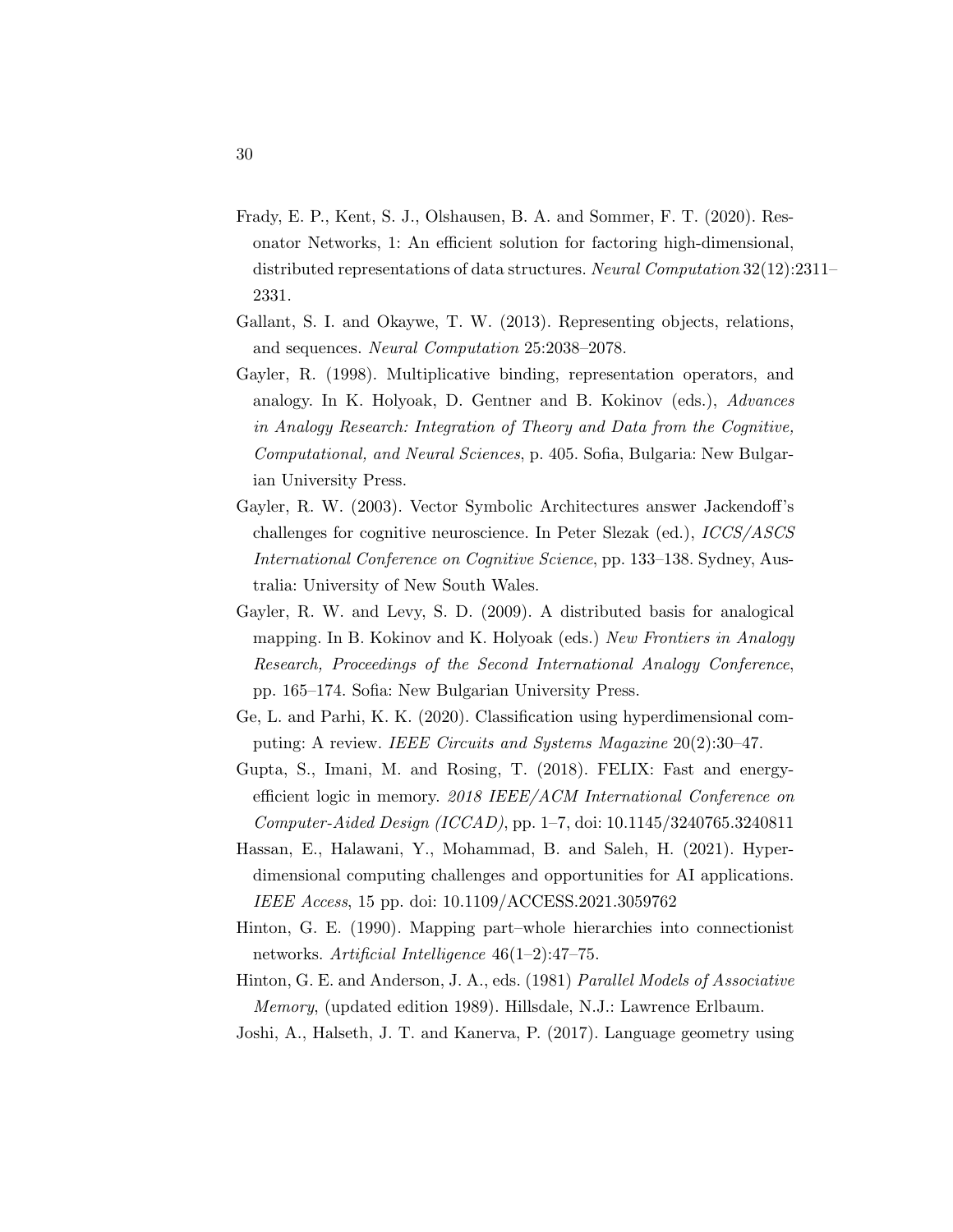random indexing. In J. A. de Barros, B. Coecke and E. Pothos (eds.), Quantum Interaction: 10th International Conference, QI 2016, San Francisco, CA, July 20–22, 2016, Revised Selected Papers, pp. 265–274. Cham, Switzerland: Springer International Publishing.

- Kanerva, P. (1988). Sparse Distributed Memory. Cambridge, MA: MIT Press.
- Kanerva, P. (1996). Binary spatter-coding of ordered K-tuples. In C. von der Malsburg, W. von Seelen, J. C.Vorbruggen, B. Sendhoff (eds.) Artificial Neural Networks – ICANN 96 Proceedings (Lecture Notes in Computer Science, vol. 1112), pp. 869–873. Berlin: Springer.
- Kanerva, P. (2009). Hyperdimensional Computing: An introduction to computing in distributed representation with high-dimensional random vectors. Cognitive Computation 1(2):139–159.
- Kanerva, P., Kristoferson, J. and Holst, A. (2000). Random indexing of text samples for Latent Semantic Analysis. In L.R. Gleitman and A. K. Josh (eds.), Proc. 22nd Annual Meeting of the Cognitive Science Society (CogSci'00, Philadelphia), p. 1036. Mahwah, New Jersey: Erlbaum.
- Karunaratne, G., Schmuck, M., Le Gallo, M., Cherubini, G., Benini, L., Sebastian, A. and Rahimi, A. (2021). Robust high-dimensional memoryaugmented neural networks. Nature Communications 12, Article number 2468 (2021), 12 pp. doi: 10.1038/S41467-021-22364-0
- Kent, S. J., Frady, E. P., Sommer, F. T. and Olshausen, B. A. (2020). Resonator Networks, 2: Factorization performance and capacity compared to optimization-based methods. Neural Computation 32(12):2332–2388.
- Kleyko, D., Davies, M., Frady, E. P., Kanerva, P., Kent, S. J., Olshausen, B. A., Osipov, E., Rabaey, J. M., Rachkovskij, D. A., Rahimi, A. and Sommer, F. T. (2021) Vector Symbolic Architectures as a computing framework for nanoscale hardware. arXiv:2106.05268v1 [cs.AR] 9 June 2021.
- Landauer, T. and Dumais, S. (1997). A solution to Plato's problem: the Latent Semantic Analysis theory of acquisition, induction and representation of knowledge. Psychological Review 104(2):211–240.
- Levy, S. D. and Gayler, R. (2008). Vector Symbolic Architectures: A new building material for artificial general intelligence. Proceedings of the First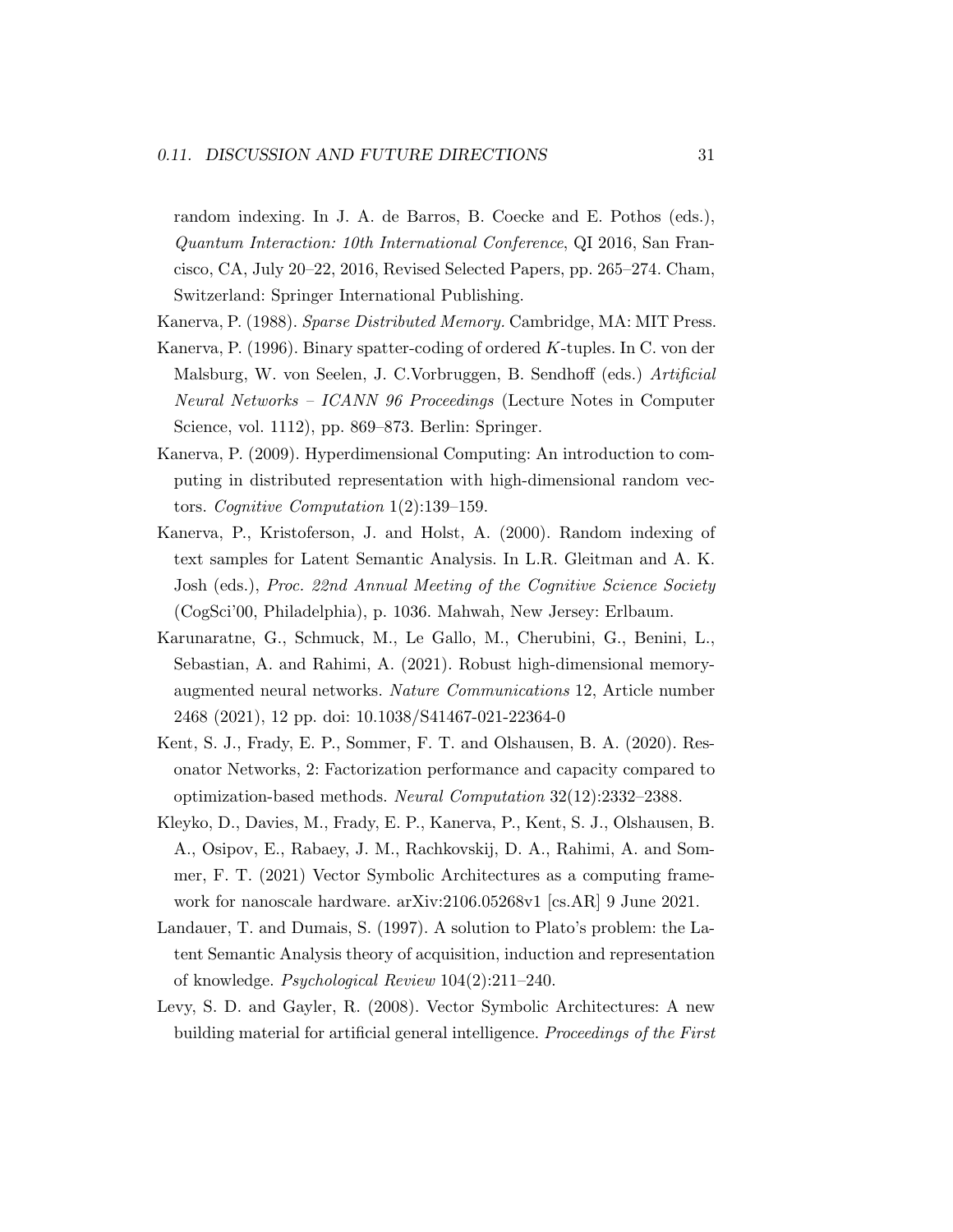Conference on Artificial General Intelligence (AGI-08). IOS Press.

- Marr, D. (1969). A theory of cerebellar cortex. Journal of Physiology (London) 202:437–470.
- Mitchell, M. (2019). Artificial Intelligence: A Guide to Thinking Humans. New York, NY: Farrar, Straus and Giroux.
- Mitrokhin, A., Sutor, P., Fermüller, C. and Aloimonos, Y. (2019). Learning sensorimotor control with neuromorphic sensors: Toward hyperdimensional active perception. Science Robotics 4, eaaw6736 (15 May 2019), 10 pp. doi: 10.1126/scirobotics.aaw6736
- Moin, A., Zhou, A., Rahimi, A., Menon, A., Benatti, S., Alexandrov, G., Tamakloe, S., Ting, J., Yamamoto, N., Khan, Y., Burghardt, F., Benini, L., Arias, A. C. and Rabaey, J. M. (2021). A wearable biosensing system with in-sensor adaptive machine learning for hand gesture recognition. Nature Electronics 4(1):54–63.
- Murdock, B. B. (1982). A theory for the storage and retrieval of item and associative information. Psychological Review 89(6):609–626. doi: 10.1037/0033- 295X.89.6.609
- Neubert, P., Schubert, S. and Protzel, P. (2019). An introduction to hyperdimensional computing for robotics. Künstliche Intelligenz volume 33:319– 330. doi: 10.1007/s13218-019-00623-z
- Osipov, E., Kleyko, D. and Legalov, A. (2017). Associative synthesis of finite state automata model of a controlled object with hyperdimensional computing. IECON 2017—43rd Annual Conference of the IEEE Industrial Electronics Society, pp 3276–3281. doi: 10.1109/IECON.2017.8216554.
- Plate, T. A. (1994). Distributed Representations and Nested Compositional Structure. Doctoral dissertation, University of Toronto.
- Plate, T. A. (2003). Holographic Reduced Representation: Distributed Representation of Cognitive Structure. Stanford, CA: CSLI Publications.
- Rachkovskij, D. A. and Kussul, E. M. (2001). Binding and normalization of binary sparse distributed representations by context-dependent thinning. Neural Computation 13(2):411–452.
- Rahimi, A., Datta, S., Kleyko, D., Frady, E. P., Olshausen, B., Kanerva, P.